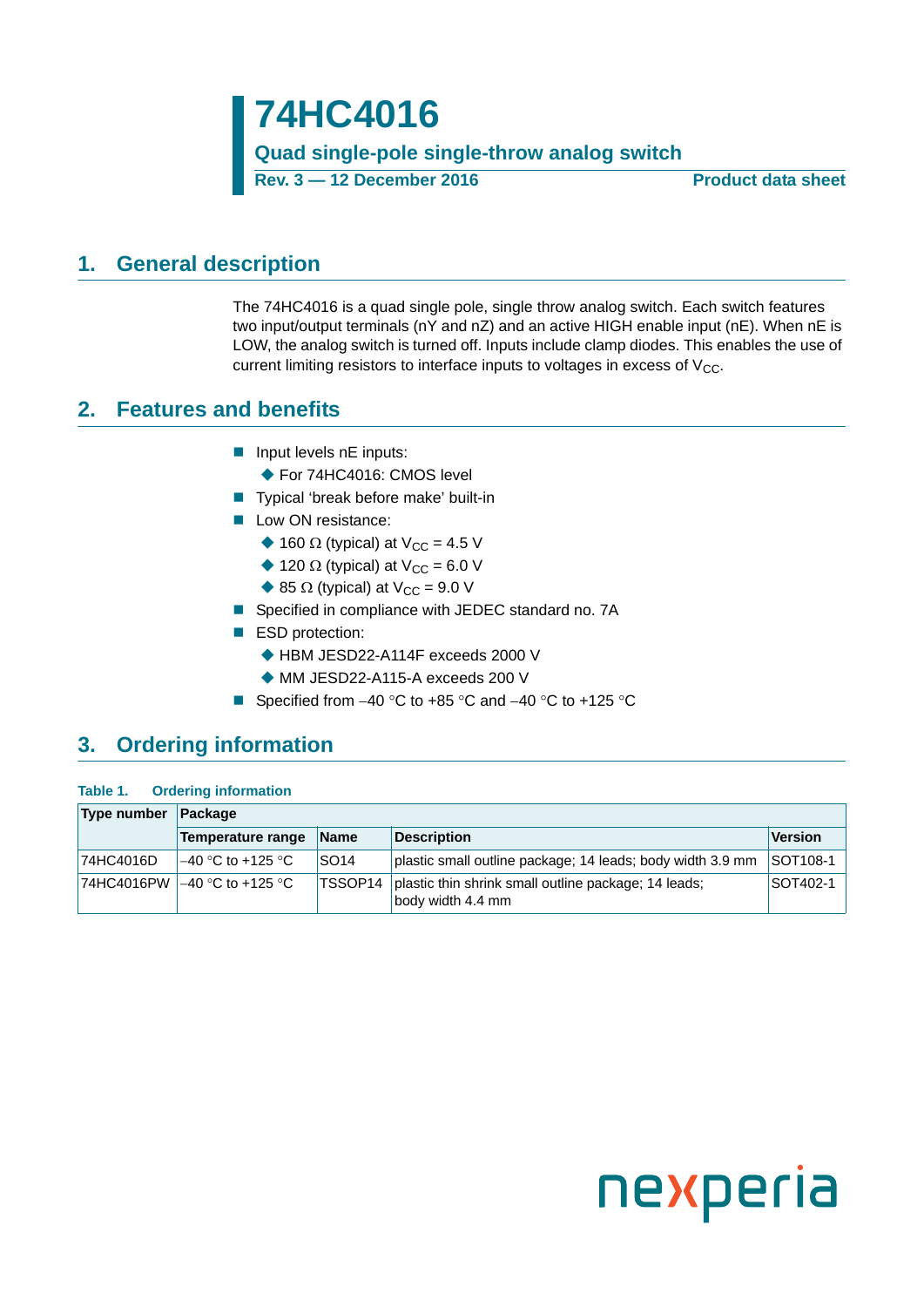**Quad single-pole single-throw analog switch**

# <span id="page-1-0"></span>**4. Functional diagram**



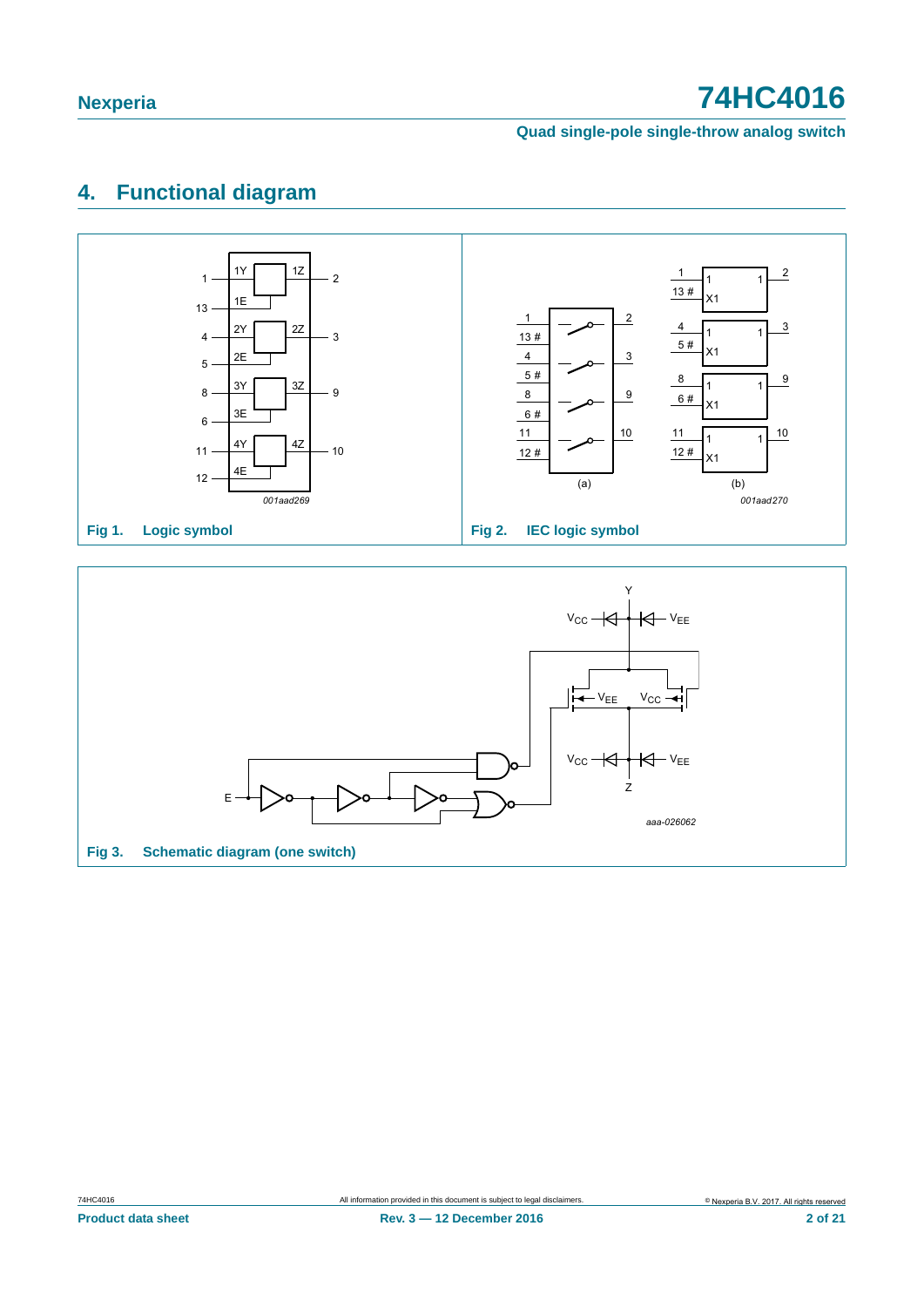**Quad single-pole single-throw analog switch**

# <span id="page-2-1"></span>**5. Pinning information**

### **5.1 Pinning**

<span id="page-2-2"></span>

### **5.2 Pin description**

#### <span id="page-2-3"></span>**Table 2. Pin description**

| Symbol         | <b>Pin</b>   | <b>Description</b>          |
|----------------|--------------|-----------------------------|
| 1Z, 2Z, 3Z, 4Z | 2, 3, 9, 10  | independent input or output |
| 1Y, 2Y, 3Y, 4Y | 1, 4, 8, 11  | independent input or output |
| <b>GND</b>     |              | ground (0 V)                |
| 1E, 2E, 3E, 4E | 13, 5, 6, 12 | enable input (active HIGH)  |
| $V_{\rm CC}$   | 14           | supply voltage              |

### <span id="page-2-4"></span>**6. Functional description**

#### Table 3. Function table<sup>[1]</sup>

| Input nE | Switch     |
|----------|------------|
| ⊢        | <b>OFF</b> |
| lн       | ON         |

<span id="page-2-0"></span> $[1]$  H = HIGH voltage level;

L = LOW voltage level.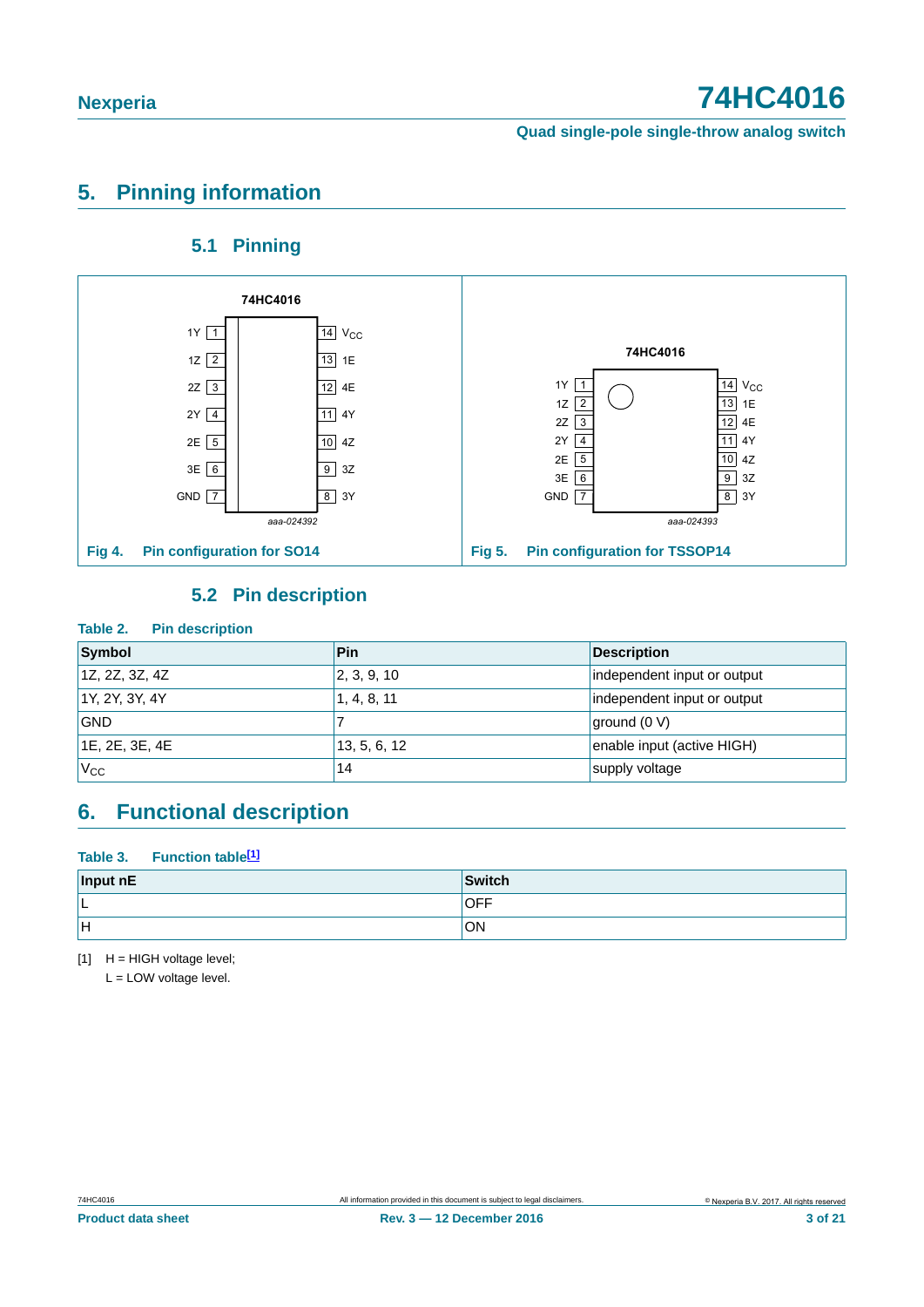# <span id="page-3-2"></span>**7. Limiting values**

#### **Table 4. Limiting values**

*In accordance with the Absolute Maximum Rating System (IEC 60134). Voltages are referenced to GND (ground = 0 V).*

| Symbol           | <b>Parameter</b>        | <b>Conditions</b>                                | <b>Min</b>               | <b>Max</b> | <b>Unit</b>   |
|------------------|-------------------------|--------------------------------------------------|--------------------------|------------|---------------|
| $V_{\rm CC}$     | supply voltage          |                                                  | $-0.5$                   | $+11.0$    | V             |
| $I_{IK}$         | input clamping current  | $V_1$ < -0.5 V or $V_1$ > $V_{CC}$ + 0.5 V       | ۰                        | ±20        | l mA          |
| $I_{SK}$         | switch clamping current | $V_{SW}$ < -0.5 V or $V_{SW}$ > $V_{CC}$ + 0.5 V | ۰                        | ±20        | l mA          |
| Isw              | switch current          | $[1]$<br>$V_{SW} = -0.5 V$ to $V_{CC} + 0.5 V$   | $\overline{\phantom{a}}$ | ±25        | <b>mA</b>     |
| $ _{\text{Lcc}}$ | supply current          |                                                  | $\overline{\phantom{a}}$ | $+50$      | l mA          |
| <b>I</b> GND     | ground current          |                                                  | $-50$                    | ٠          | mA            |
| $T_{\text{stg}}$ | storage temperature     |                                                  | $-65$                    | $+150$     | ∣°C           |
| $P_{\text{tot}}$ | total power dissipation | $[2]$<br>$T_{\text{amb}} = -40$ °C to +125 °C    |                          |            |               |
|                  |                         | SO14 and TSSOP14 packages                        | ۰                        | 500        | mW            |
| <b>P</b>         | power dissipation       | per switch                                       |                          | 100        | $\mathsf{mW}$ |

<span id="page-3-0"></span>[1] To avoid drawing V<sub>CC</sub> current out of terminal nZ, when switch current flows in terminals nY, the voltage drop across the bidirectional switch must not exceed 0.4 V. If the switch current flows into terminal nZ, no  $V_{CC}$  current will flow out of terminals nY. In this case there is no limit for the voltage drop across the switch, but the voltages at nY and nZ may not exceed  $V_{CC}$  or GND.

<span id="page-3-1"></span>[2] For SO14 package:  $P_{tot}$  derates linearly with 8 mW/K above 70 °C. For TSSOP14 packages:  $P_{tot}$  derates linearly with 5.5 mW/K above 60 °C.

### <span id="page-3-3"></span>**8. Recommended operating conditions**

#### **Table 5. Recommended operating conditions**

| <b>Symbol</b>       | <b>Parameter</b>               | <b>Conditions</b>                | <b>Min</b>                   | <b>Typ</b>               | <b>Max</b>   | <b>Unit</b> |
|---------------------|--------------------------------|----------------------------------|------------------------------|--------------------------|--------------|-------------|
| $V_{\rm CC}$        | supply voltage                 |                                  | 2.0                          | 5.0                      | 10.0         | V           |
| $V_{I}$             | input voltage                  |                                  | <b>GND</b>                   |                          | $V_{\rm CC}$ | ٧           |
| V <sub>SW</sub>     | switch voltage                 |                                  | <b>GND</b>                   |                          | $V_{\rm CC}$ | ٧           |
| $T_{\mathsf{amb}}$  | ambient temperature            |                                  | $-40$                        | $+25$                    | $+125$       | $^{\circ}C$ |
| $\Delta t/\Delta V$ | input transition rise and fall | $V_{\rm CC}$ = 2.0 V             | $\blacksquare$               | $\overline{\phantom{0}}$ | 625          | ns/V        |
|                     | rate                           | $V_{\rm CC} = 4.5 V$             | $\qquad \qquad \blacksquare$ | 1.67                     | 139          | ns/V        |
|                     |                                | $V_{\rm CC} = 6.0 V$             | $\overline{\phantom{0}}$     | $\overline{\phantom{0}}$ | 83           | ns/V        |
|                     |                                | $V_{\text{CC}} = 10.0 \text{ V}$ | $\overline{\phantom{0}}$     | $\overline{\phantom{0}}$ | 35           | ns/V        |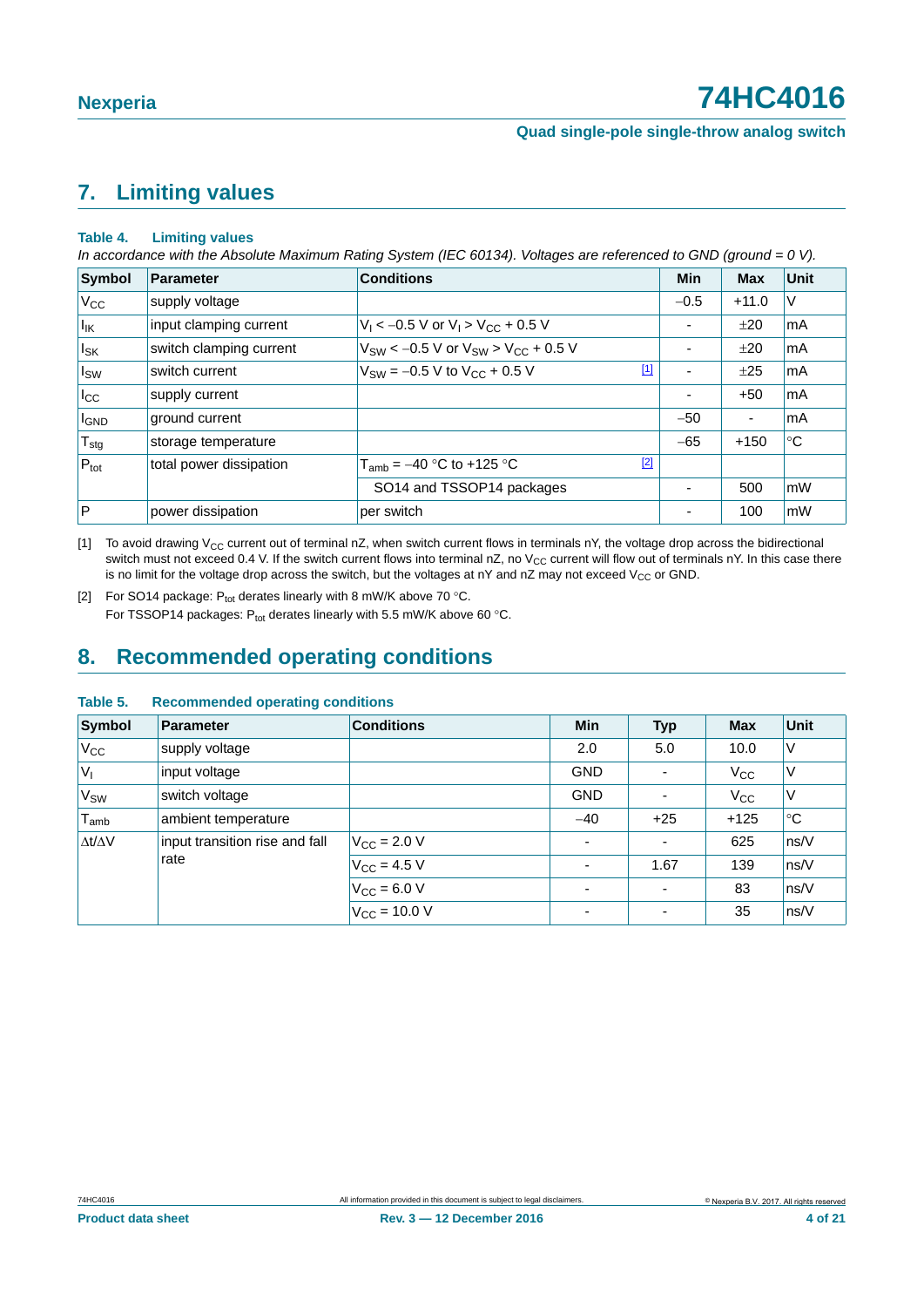#### **Quad single-pole single-throw analog switch**

## <span id="page-4-1"></span>**9. Static characteristics**

#### Table 6. R<sub>ON</sub> resistance per switch

 $V_I = V_{II}$  or  $V_{II}$ ; for test circuit see *Figure 6.* 

*Vis is the input voltage at a nY or nZ terminal, whichever is assigned as an input. Vos is the output voltage at a nY or nZ terminal, whichever is assigned as an output. For 74HC4016:*  $V_{CC}$  – GND = 2.0 V, 4.5 V, 6.0 V and 9.0 V.

| <b>Symbol</b>   | <b>Parameter</b>    | <b>Conditions</b>                                                |                | $+25 °C$                 |                              |                          |                              | $-40$ °C to +85 °C $ -40$ °C to +125 °C $ $ |          |
|-----------------|---------------------|------------------------------------------------------------------|----------------|--------------------------|------------------------------|--------------------------|------------------------------|---------------------------------------------|----------|
|                 |                     |                                                                  | <b>Typ</b>     | <b>Max</b>               | Min                          | <b>Max</b>               | Min                          | <b>Max</b>                                  |          |
| $R_{ON (peak)}$ | ON resistance       | $V_{is} = V_{CC}$ to GND                                         |                |                          |                              |                          |                              |                                             |          |
|                 | (peak)              | $\boxed{1}$<br>$V_{CC}$ = 2.0 V; $I_{SW}$ = 0.1 mA               | $\blacksquare$ | $\blacksquare$           | $\overline{\phantom{a}}$     | ۰.                       | $\overline{\phantom{a}}$     | $\blacksquare$                              | Ω        |
|                 |                     | $V_{CC}$ = 4.5 V; $I_{SW}$ = 1 mA                                | 160            | 320                      | $\blacksquare$               | 400                      |                              | 480                                         | $\Omega$ |
|                 |                     | $V_{CC} = 6.0 V$ ; $I_{SW} = 1 mA$                               | 120            | 240                      | $\overline{\phantom{a}}$     | 300                      | $\qquad \qquad \blacksquare$ | 360                                         | Ω        |
|                 |                     | $V_{CC}$ = 9.0 V; $I_{SW}$ = 1 mA                                | 85             | 170                      | $\overline{\phantom{a}}$     | 213                      | $\blacksquare$               | 255                                         | $\Omega$ |
| $R_{ON(rail)}$  | ON resistance       | $V_{is} = GND$                                                   |                |                          |                              |                          |                              |                                             |          |
|                 | (rail)              | $\boxed{1}$<br>$V_{\text{CC}}$ = 2.0 V; $I_{\text{SW}}$ = 0.1 mA | 160            | $\blacksquare$           | -                            | ۰.                       |                              | $\overline{\phantom{m}}$                    | Ω        |
|                 |                     | $V_{CC}$ = 4.5 V; $I_{SW}$ = 1 mA                                | 80             | 160                      | $\overline{\phantom{a}}$     | 200                      | $\overline{\phantom{a}}$     | 240                                         | Ω        |
|                 |                     | $V_{CC} = 6.0 V$ ; $I_{SW} = 1 mA$                               | 70             | 140                      | $\overline{\phantom{a}}$     | 175                      | $\blacksquare$               | 210                                         | $\Omega$ |
|                 |                     | $V_{CC}$ = 9.0 V; $I_{SW}$ = 1 mA                                | 60             | 120                      | $\qquad \qquad \blacksquare$ | 150                      | $\blacksquare$               | 180                                         | Ω        |
|                 |                     | $V_{is} = V_{CC}$                                                |                |                          |                              |                          |                              |                                             |          |
|                 |                     | $\boxed{1}$<br>$V_{CC}$ = 2.0 V; $I_{SW}$ = 0.1 mA               | 170            | $\blacksquare$           | $\overline{\phantom{a}}$     | $\blacksquare$           | $\overline{\phantom{a}}$     | $\overline{\phantom{m}}$                    | Ω        |
|                 |                     | $V_{CC}$ = 4.5 V; $I_{SW}$ = 1 mA                                | 90             | 180                      | ÷,                           | 225                      | ä,                           | 270                                         | $\Omega$ |
|                 |                     | $V_{CC}$ = 6.0 V; $I_{SW}$ = 1 mA                                | 80             | 160                      |                              | 200                      |                              | 240                                         | Ω        |
|                 |                     | $V_{CC}$ = 9.0 V; $I_{SW}$ = 1 mA                                | 65             | 135                      | $\overline{\phantom{a}}$     | 170                      | $\overline{\phantom{a}}$     | 205                                         | $\Omega$ |
| $\Delta R_{ON}$ | ON resistance       | $V_{is} = V_{CC}$ to GND                                         |                |                          |                              |                          |                              |                                             |          |
|                 | mismatch            | $[1]$<br>$V_{\text{CC}} = 2.0 V$                                 | $\blacksquare$ | $\overline{\phantom{a}}$ | $\overline{\phantom{a}}$     | -                        |                              | $\blacksquare$                              | $\Omega$ |
|                 | between<br>channels | $V_{\text{CC}} = 4.5 V$                                          | 16             | $\blacksquare$           | $\overline{\phantom{a}}$     | $\overline{\phantom{a}}$ |                              |                                             | Ω        |
|                 |                     | $V_{\text{CC}} = 6.0 V$                                          | 12             | $\blacksquare$           | ۰                            |                          |                              |                                             | Ω        |
|                 |                     | $V_{CC} = 9.0 V$                                                 | 9              | $\blacksquare$           | $\overline{\phantom{a}}$     |                          |                              | $\overline{\phantom{a}}$                    | $\Omega$ |

<span id="page-4-0"></span>[1] At supply voltages ( $V_{CC}$  – GND) approaching 2 V, the analog switch ON resistance becomes extremely non-linear. Therefore it is recommended that these devices be used to transmit digital signals only, when using these supply voltages.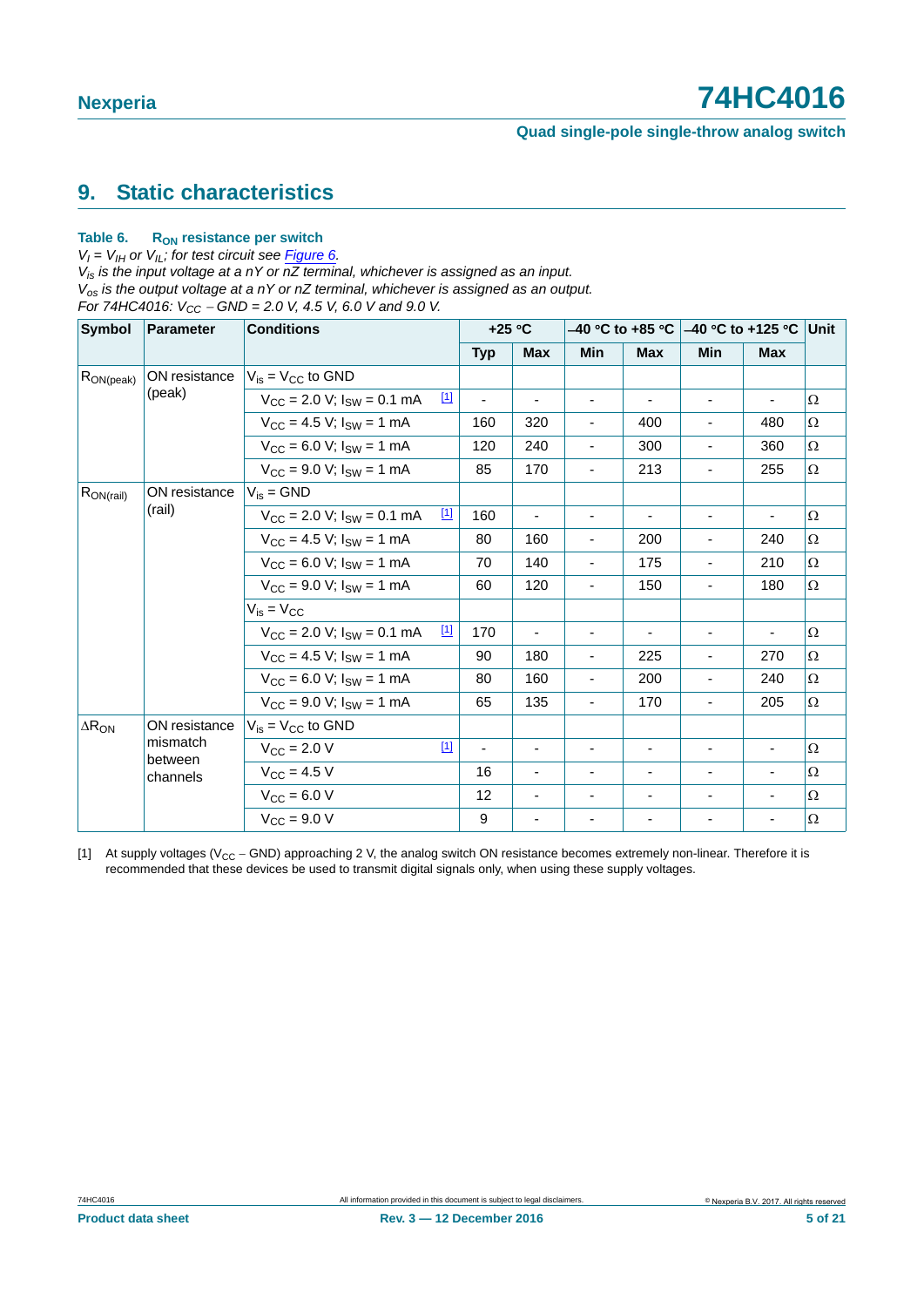#### **Quad single-pole single-throw analog switch**



#### <span id="page-5-0"></span>**Table 7. Static characteristics**

*At recommended operating conditions; voltages are referenced to GND (ground = 0 V).*

*Vis is the input voltage at a nY or terminal, whichever is assigned as an input.*

*Vos is the output voltage at a nY or nZ terminal, whichever is assigned as an output.*

| <b>Symbol</b>      | Parameter                 | <b>Conditions</b>                                                                                                     | Min  | Typ <sup>[1]</sup> | <b>Max</b>               | Unit    |
|--------------------|---------------------------|-----------------------------------------------------------------------------------------------------------------------|------|--------------------|--------------------------|---------|
| $T_{amb} = +25 °C$ |                           |                                                                                                                       |      |                    |                          |         |
| $V_{\text{IH}}$    | HIGH-level input voltage  | $V_{CC} = 2.0 V$                                                                                                      | 1.5  | 1.2                | $\blacksquare$           | V       |
|                    |                           | $V_{CC} = 4.5 V$                                                                                                      | 3.15 | 2.4                | ٠                        | V       |
|                    |                           | $V_{CC}$ = 6.0 V                                                                                                      | 4.2  | 3.2                | $\blacksquare$           | V       |
|                    |                           | $V_{CC} = 9.0 V$                                                                                                      | 6.3  | 4.3                | $\overline{\phantom{a}}$ | V       |
| $V_{IL}$           | LOW-level input voltage   | $V_{\rm CC} = 2.0 V$                                                                                                  |      | 0.8                | 0.5                      | V       |
|                    |                           | $V_{CC}$ = 4.5 V                                                                                                      |      | 2.1                | 1.35                     | V       |
|                    |                           | $V_{CC}$ = 6.0 V                                                                                                      |      | 2.8                | 1.80                     | V       |
|                    |                           | $V_{CC}$ = 9.0 V                                                                                                      | Ξ.   | 4.3                | 2.70                     | V       |
| I <sub>I</sub>     | input leakage current     | $V_1 = V_{CC}$ or GND                                                                                                 |      |                    |                          |         |
|                    |                           | $V_{CC} = 6.0 V$                                                                                                      |      |                    | ±0.1                     | μA      |
|                    |                           | $V_{CC}$ = 10.0 V                                                                                                     |      |                    | ±0.2                     | μA      |
| $I_{S(OFF)}$       | OFF-state leakage current | $V_{CC}$ = 10.0 V; V <sub>I</sub> = V <sub>IH</sub> or V <sub>IL</sub> ;<br>$ V_{SW} $ = $V_{CC}$ – GND; see Figure 8 |      |                    |                          |         |
|                    |                           | per channel                                                                                                           |      |                    | ±0.1                     | μA      |
| $I_{S(ON)}$        | ON-state leakage current  | $V_{CC}$ = 10.0 V; V <sub>I</sub> = V <sub>IH</sub> or V <sub>IL</sub> ;<br>$ V_{SW}  = V_{CC} - GND$ ; see Figure 9  |      |                    | ±0.1                     | $\mu$ A |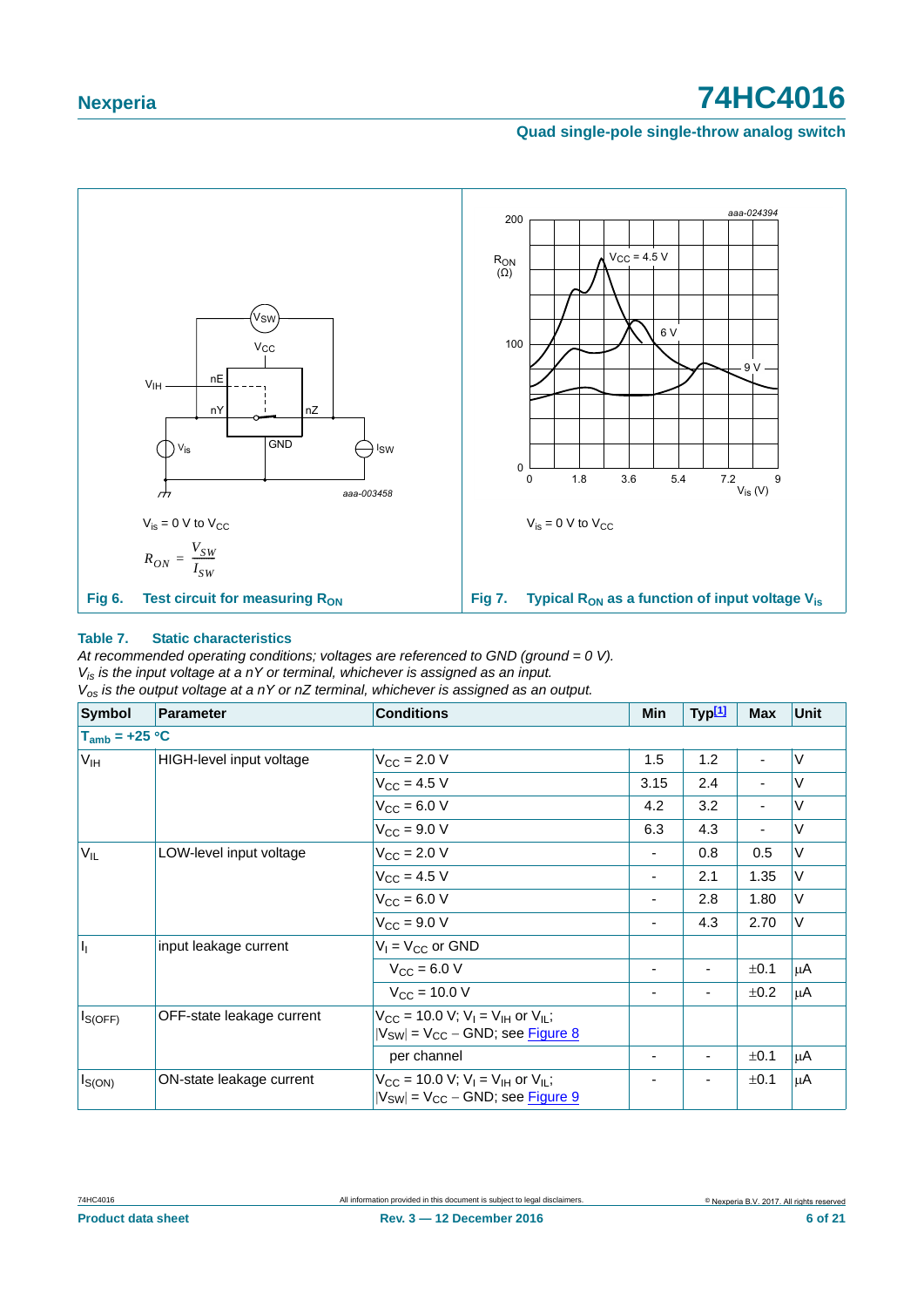#### **Quad single-pole single-throw analog switch**

#### **Table 7. Static characteristics**

*At recommended operating conditions; voltages are referenced to GND (ground = 0 V). Vis is the input voltage at a nY or terminal, whichever is assigned as an input. Vos is the output voltage at a nY or nZ terminal, whichever is assigned as an output.*

| <b>Symbol</b>                                | <b>Parameter</b>              | <b>Conditions</b>                                                                                                            | Min                          | Typ <sup>[1]</sup>           | <b>Max</b>                   | <b>Unit</b> |
|----------------------------------------------|-------------------------------|------------------------------------------------------------------------------------------------------------------------------|------------------------------|------------------------------|------------------------------|-------------|
| $I_{\rm CC}$                                 | supply current                | $V_1 = V_{CC}$ or GND; $V_{is} =$ GND or $V_{CC}$ ;<br>$V_{OS} = V_{CC}$ or GND                                              |                              |                              |                              |             |
|                                              |                               | $V_{CC} = 6.0 V$                                                                                                             |                              | $\blacksquare$               | 2.0                          | $\mu$ A     |
|                                              |                               | $V_{\text{CC}} = 10.0 V$                                                                                                     | ÷,                           | $\overline{\phantom{0}}$     | 4.0                          | μA          |
| $C_1$                                        | input capacitance             |                                                                                                                              |                              | 3.5                          |                              | pF          |
| $\mathbf{C}_{\scriptscriptstyle\mathsf{SW}}$ | switch capacitance            |                                                                                                                              |                              | 5                            |                              | pF          |
|                                              | $T_{amb} = -40 °C$ to +85 °C  |                                                                                                                              |                              |                              |                              |             |
| <b>V<sub>IH</sub></b>                        | HIGH-level input voltage      | $V_{\text{CC}} = 2.0 V$                                                                                                      | 1.5                          | $\blacksquare$               | $\qquad \qquad \blacksquare$ | $\sf V$     |
|                                              |                               | $V_{CC} = 4.5 V$                                                                                                             | 3.15                         | L,                           |                              | $\vee$      |
|                                              |                               | $V_{CC} = 6.0 V$                                                                                                             | 4.2                          | $\blacksquare$               |                              | V           |
|                                              |                               | $V_{CC} = 9.0 V$                                                                                                             | 6.3                          | ÷,                           |                              | $\sf V$     |
| $V_{IL}$                                     | LOW-level input voltage       | $V_{\text{CC}} = 2.0 V$                                                                                                      | $\overline{\phantom{0}}$     | $\overline{\phantom{a}}$     | 0.50                         | V           |
|                                              |                               | $V_{CC} = 4.5 V$                                                                                                             |                              | ä,                           | 1.35                         | V           |
|                                              |                               | $V_{CC} = 6.0 V$                                                                                                             | -                            | $\overline{\phantom{a}}$     | 1.80                         | V           |
|                                              |                               | $V_{\text{CC}} = 9.0 V$                                                                                                      |                              |                              | 2.70                         | $\vee$      |
| h                                            | input leakage current         | $V_1 = V_{CC}$ or GND                                                                                                        |                              |                              |                              |             |
|                                              |                               | $V_{CC}$ = 6.0 V                                                                                                             | ä,                           | ÷,                           | ±1.0                         | $\mu$ A     |
|                                              |                               | $V_{\text{CC}} = 10.0 V$                                                                                                     | L.                           |                              | ±2.0                         | $\mu$ A     |
| $ I_{S(OFF)} $                               | OFF-state leakage current     | $V_{CC}$ = 10.0 V; V <sub>I</sub> = V <sub>IH</sub> or V <sub>II</sub> ;<br>$ V_{SW} $ = $V_{CC}$ – GND; see <b>Figure 8</b> |                              |                              |                              |             |
|                                              |                               | per channel                                                                                                                  | $\overline{\phantom{a}}$     | $\overline{\phantom{0}}$     | ±1.0                         | $\mu$ A     |
| $I_{S(ON)}$                                  | ON-state leakage current      | $V_{CC}$ = 10.0 V; V <sub>I</sub> = V <sub>IH</sub> or V <sub>IL</sub> ;<br>$ V_{SW}  = V_{CC} - GND$ ; see Figure 9         |                              |                              | ±1.0                         | μA          |
| $I_{\rm CC}$                                 | supply current                | $V_1 = V_{CC}$ or GND; $V_{is} =$ GND or $V_{CC}$ ;<br>$V_{os}$ = $V_{CC}$ or GND                                            |                              |                              |                              |             |
|                                              |                               | $V_{CC} = 6.0 V$                                                                                                             | $\overline{\phantom{a}}$     | $\overline{\phantom{a}}$     | 20.0                         | μA          |
|                                              |                               | $V_{\text{CC}} = 10.0 V$                                                                                                     |                              |                              | 40.0                         | μA          |
|                                              | $T_{amb} = -40 °C$ to +125 °C |                                                                                                                              |                              |                              |                              |             |
| V <sub>IH</sub>                              | HIGH-level input voltage      | $V_{\text{CC}} = 2.0 V$                                                                                                      | 1.5                          |                              |                              | $\sf V$     |
|                                              |                               | $V_{CC}$ = 4.5 V                                                                                                             | 3.15                         | $\blacksquare$               |                              | $\sf V$     |
|                                              |                               | $V_{CC} = 6.0 V$                                                                                                             | 4.2                          | ÷,                           |                              | $\sf V$     |
|                                              |                               | $V_{CC} = 9.0 V$                                                                                                             | 6.3                          | $\overline{\phantom{0}}$     |                              | V           |
| $V_{IL}$                                     | LOW-level input voltage       | $V_{\text{CC}} = 2.0 V$                                                                                                      |                              | ۰                            | 0.50                         | V           |
|                                              |                               | $V_{\text{CC}} = 4.5 V$                                                                                                      | $\overline{\phantom{0}}$     | $\qquad \qquad \blacksquare$ | 1.35                         | V           |
|                                              |                               | $V_{CC} = 6.0 V$                                                                                                             |                              | -                            | 1.80                         | V           |
|                                              |                               | $V_{\text{CC}} = 9.0 V$                                                                                                      | $\overline{\phantom{0}}$     | -                            | 2.70                         | V           |
| h                                            | input leakage current         | $V_1 = V_{CC}$ or GND                                                                                                        |                              |                              |                              |             |
|                                              |                               | $V_{CC} = 6.0 V$                                                                                                             | $\qquad \qquad \blacksquare$ | $\overline{\phantom{0}}$     | ±1.0                         | $\mu$ A     |
|                                              |                               | $V_{CC} = 10.0 V$                                                                                                            |                              |                              | $\pm 2.0$                    | $\mu$ A     |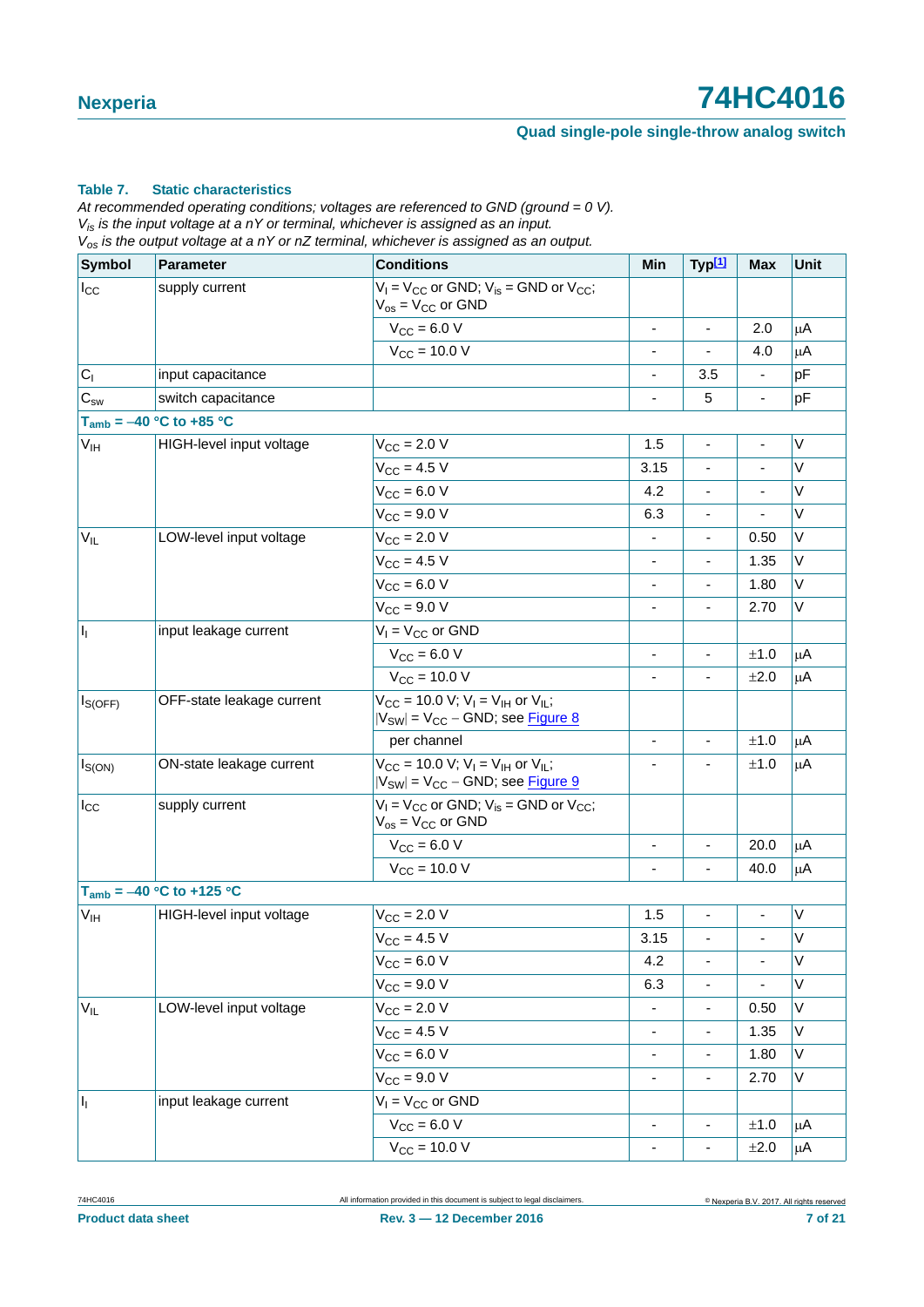#### **Quad single-pole single-throw analog switch**

#### **Table 7. Static characteristics**

*At recommended operating conditions; voltages are referenced to GND (ground = 0 V). Vis is the input voltage at a nY or terminal, whichever is assigned as an input. Vos is the output voltage at a nY or nZ terminal, whichever is assigned as an output.*

| Symbol                                           | Parameter                | <b>Conditions</b>                                                                                                           | <b>Min</b> | Typ <sup>[1]</sup>       | Max  | Unit |
|--------------------------------------------------|--------------------------|-----------------------------------------------------------------------------------------------------------------------------|------------|--------------------------|------|------|
| <b>OFF-state leakage current</b><br>$I_{S(OFF)}$ |                          | $V_{\text{CC}}$ = 10.0 V; V <sub>I</sub> = V <sub>IH</sub> or V <sub>IL</sub> ;<br>$ V_{SW}  = V_{CC} - GND$ ; see Figure 8 |            |                          |      |      |
|                                                  |                          | per channel                                                                                                                 |            | $\overline{\phantom{0}}$ | ±1.0 | ΙuΑ  |
| $I_{S(ON)}$                                      | ON-state leakage current | $V_{\rm CC}$ = 10.0 V; V <sub>I</sub> = V <sub>IH</sub> or V <sub>II</sub> ;<br>$ V_{SW}  = V_{CC} - GND$ ; see Figure 9    |            | ۰                        | ±1.0 | μA   |
| $I_{\rm CC}$                                     | supply current           | $V_1 = V_{CC}$ or GND; $V_{is}$ = GND or $V_{CC}$ ;<br>$V_{\text{os}} = V_{\text{CC}}$ or GND                               |            |                          |      |      |
|                                                  |                          | $V_{C} = 6.0 V$                                                                                                             |            | $\overline{\phantom{a}}$ | 40   | ΙuΑ  |
|                                                  |                          | $V_{\rm CC}$ = 10.0 V                                                                                                       |            | $\overline{\phantom{0}}$ | 80   | μA   |

<span id="page-7-2"></span><span id="page-7-1"></span>[1] Typical values are measured at  $T_{amb} = 25 \degree C$ .

<span id="page-7-0"></span>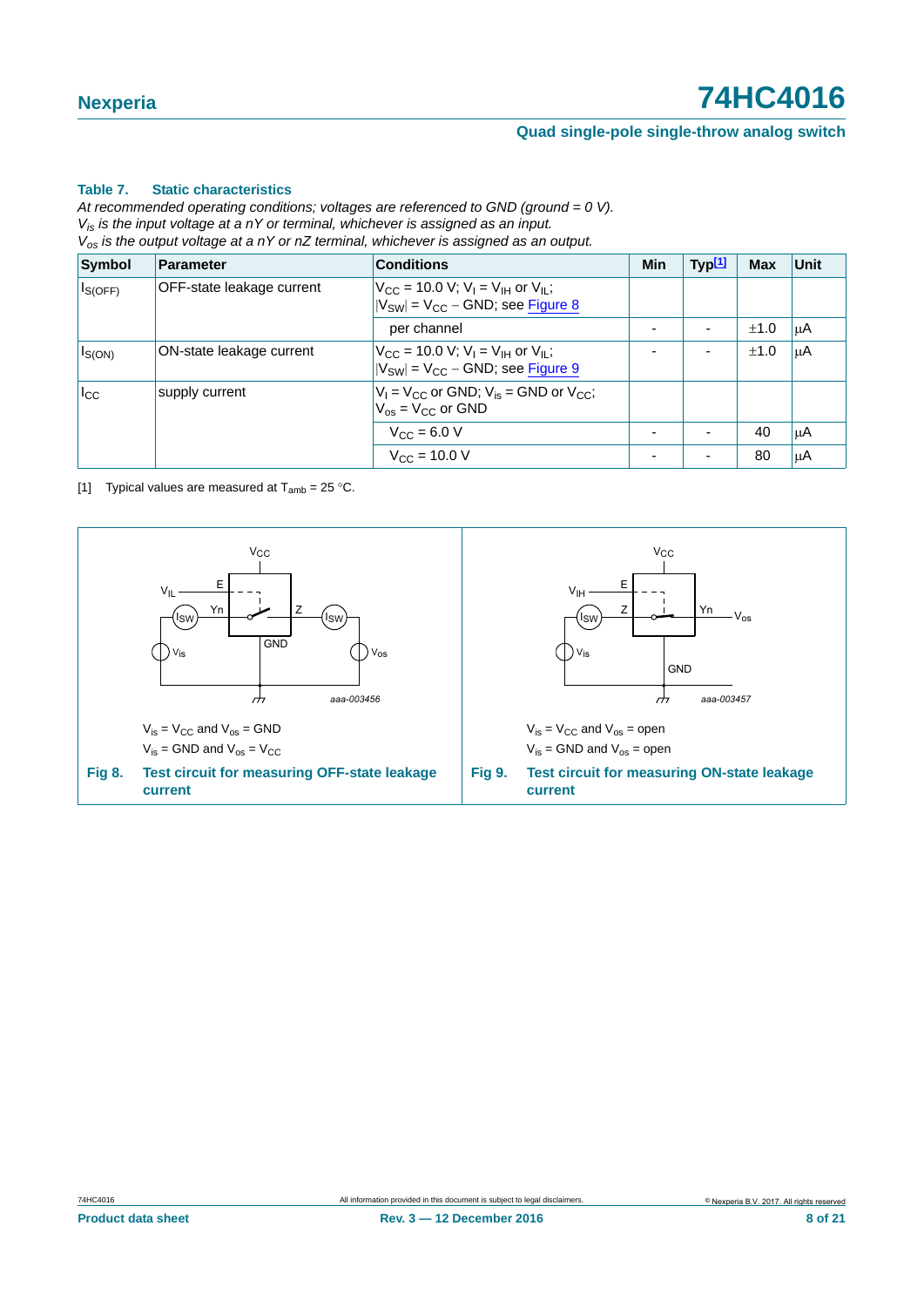## <span id="page-8-4"></span>**10. Dynamic characteristics**

#### **Table 8. Dynamic characteristics 74HC4066**

 $GND = 0$  V;  $t_r = t_f = 6$  ns;  $C_L = 50$  pF unless specified otherwise; for test circuit see [Figure 12](#page-10-0). *Vis is the input voltage at a nY or nZ terminal, whichever is assigned as an input. Vos is the output voltage at a nY or nZ terminal, whichever is assigned as an output.*

|                  | Symbol Parameter                    | <b>Conditions</b>                                                       | $+25 °C$   |                          |                              |                          | –40 °C to +85 °C  –40 °C to +125 °C  Unit |                          |    |
|------------------|-------------------------------------|-------------------------------------------------------------------------|------------|--------------------------|------------------------------|--------------------------|-------------------------------------------|--------------------------|----|
|                  |                                     |                                                                         | <b>Typ</b> | <b>Max</b>               | Min                          | <b>Max</b>               | <b>Min</b>                                | <b>Max</b>               |    |
| t <sub>pd</sub>  | propagation<br>delay                | $[1]$<br>nY to nZ or nZ to nY:<br>$R_L = \infty \Omega$ ; see Figure 10 |            |                          |                              |                          |                                           |                          |    |
|                  |                                     | $V_{\text{CC}} = 2.0 V$                                                 | 17         | 60                       | $\blacksquare$               | 75                       | ÷.                                        | 90                       | ns |
|                  |                                     | $V_{CC}$ = 4.5 V                                                        | 6          | 12                       |                              | 15                       |                                           | 18                       | ns |
|                  |                                     | $V_{CC} = 6.0 V$                                                        | 5          | 10                       | $\overline{\phantom{a}}$     | 13                       | $\blacksquare$                            | 15                       | ns |
|                  |                                     | $V_{CC} = 9.0 V$                                                        | 4          | 8                        |                              | 10                       | $\overline{\phantom{0}}$                  | $12 \overline{ }$        | ns |
| $t_{on}$         | turn-on time                        | $[2]$<br>nE to nY or nZ;<br>see Figure 11                               |            |                          |                              |                          |                                           |                          |    |
|                  |                                     | $V_{\text{CC}} = 2.0 V$                                                 | 52         | 190                      | $\overline{\phantom{a}}$     | 240                      | $\overline{\phantom{0}}$                  | 235                      | ns |
|                  |                                     | $V_{CC}$ = 4.5 V                                                        | 19         | 38                       |                              | 48                       |                                           | 57                       | ns |
|                  |                                     | $V_{CC}$ = 5.0 V; C <sub>L</sub> = 15 pF                                | 16         | $\overline{\phantom{a}}$ | $\qquad \qquad \blacksquare$ | $\blacksquare$           | $\blacksquare$                            | $\overline{\phantom{a}}$ | ns |
|                  |                                     | $V_{CC} = 6.0 V$                                                        | 15         | 32                       | $\overline{\phantom{a}}$     | 41                       | ÷,                                        | 48                       | ns |
|                  |                                     | $V_{CC} = 9.0 V$                                                        | 11         | 28                       | $\blacksquare$               | 35                       | $\blacksquare$                            | 42                       | ns |
| $t_{\text{off}}$ | turn-off time                       | $[3]$<br>nE to nY or nZ;<br>see Figure 11                               |            |                          |                              |                          |                                           |                          |    |
|                  |                                     | $V_{CC}$ = 2.0 V                                                        | 47         | 145                      | $\blacksquare$               | 180                      | ÷.                                        | 220                      | ns |
|                  |                                     | $V_{CC} = 4.5 V$                                                        | 17         | 29                       | $\overline{\phantom{a}}$     | 36                       | $\overline{\phantom{a}}$                  | 44                       | ns |
|                  |                                     | $V_{CC}$ = 5.0 V; C <sub>L</sub> = 15 pF                                | 14         | ä,                       | $\overline{\phantom{a}}$     | $\overline{\phantom{a}}$ | $\blacksquare$                            | $\overline{\phantom{a}}$ | ns |
|                  |                                     | $V_{CC} = 6.0 V$                                                        | 14         | 25                       | $\qquad \qquad \blacksquare$ | 31                       | $\overline{\phantom{a}}$                  | 38                       | ns |
|                  |                                     | $V_{CC}$ = 9.0 V                                                        | 13         | 22                       | $\overline{\phantom{a}}$     | 28                       | $\blacksquare$                            | 33                       | ns |
| $C_{PD}$         | power<br>dissipation<br>capacitance | $[4]$<br>per switch; $V_1 =$ GND to $V_{CC}$                            | 12         |                          |                              |                          |                                           |                          | pF |

<span id="page-8-1"></span>[1]  $t_{\text{od}}$  is the same as  $t_{\text{PHL}}$  and  $t_{\text{PLH}}$ .

<span id="page-8-0"></span>[2]  $t_{on}$  is the same as  $t_{PHZ}$  and  $t_{PLZ}$ .

<span id="page-8-2"></span>[3]  $t_{off}$  is the same as  $t_{PZH}$  and  $t_{PZL}$ .

<span id="page-8-3"></span>[4] C<sub>PD</sub> is used to determine the dynamic power dissipation ( $P_D$  in  $\mu$ W).

 $P_D = C_{PD} \times V_{CC}^2 \times f_i + \sum \{ (C_L + C_{sw}) \times V_{CC}^2 \times f_0 \}$  where:

fi = input frequency in MHz;  $f_0$  = output frequency in MHz;

 $\Sigma\{(\mathsf{C}_\mathsf{L} + \mathsf{C}_{\mathsf{sw}}) \times \mathsf{V}_{\mathsf{CC}}^2 \times \mathsf{f}_{\mathsf{o}}\} = \text{sum of outputs};$ 

 $C_1$  = output load capacitance in pF;

 $C_{sw}$  = switch capacitance in pF;

 $V_{CC}$  = supply voltage in V.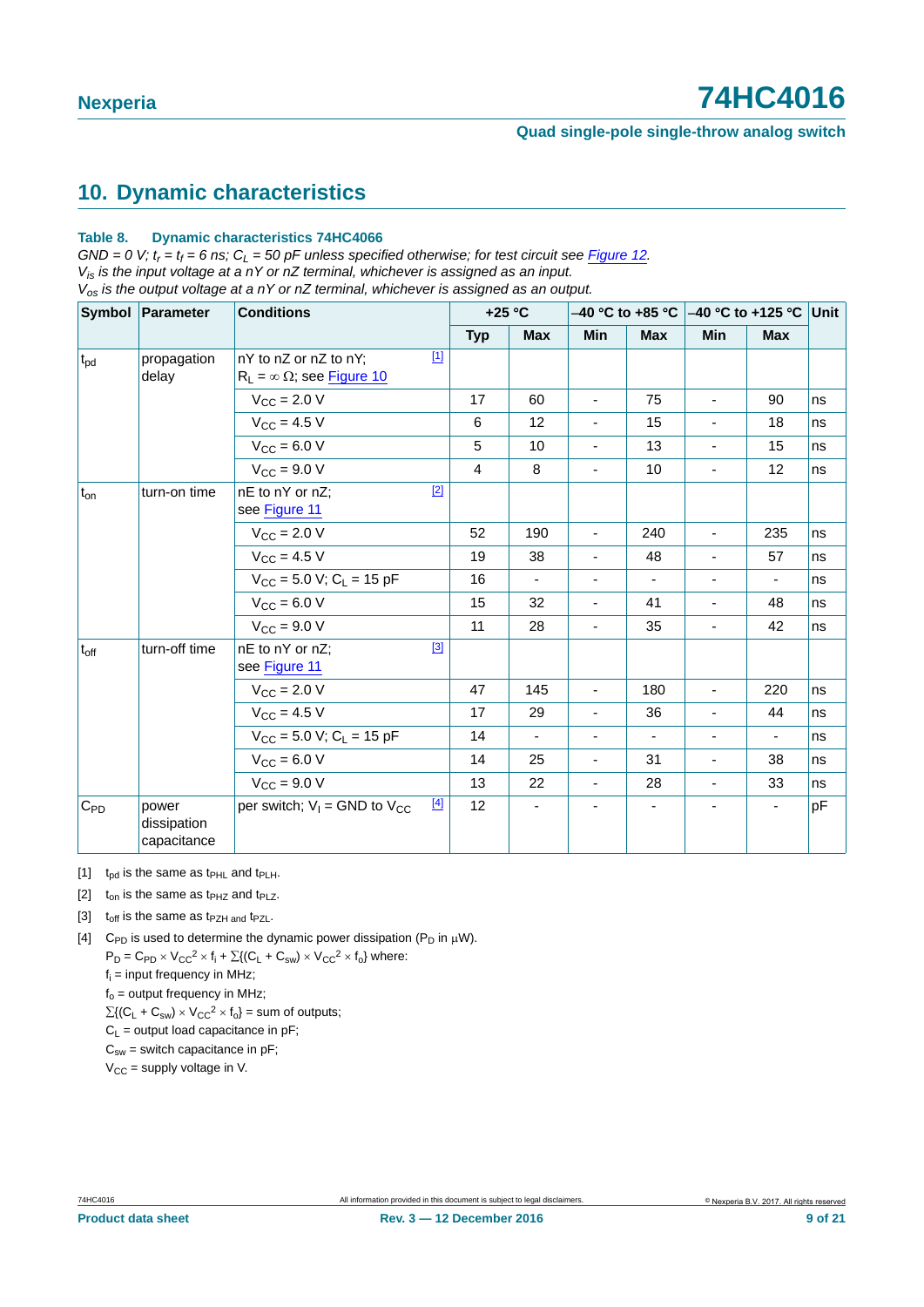**Quad single-pole single-throw analog switch**

# <span id="page-9-3"></span>**11. Waveforms**



<span id="page-9-1"></span>

#### <span id="page-9-2"></span><span id="page-9-0"></span>**Table 9. Measurement points**

| $\mathbf{v}$   | 'NI |
|----------------|-----|
| $\lceil$<br>"V |     |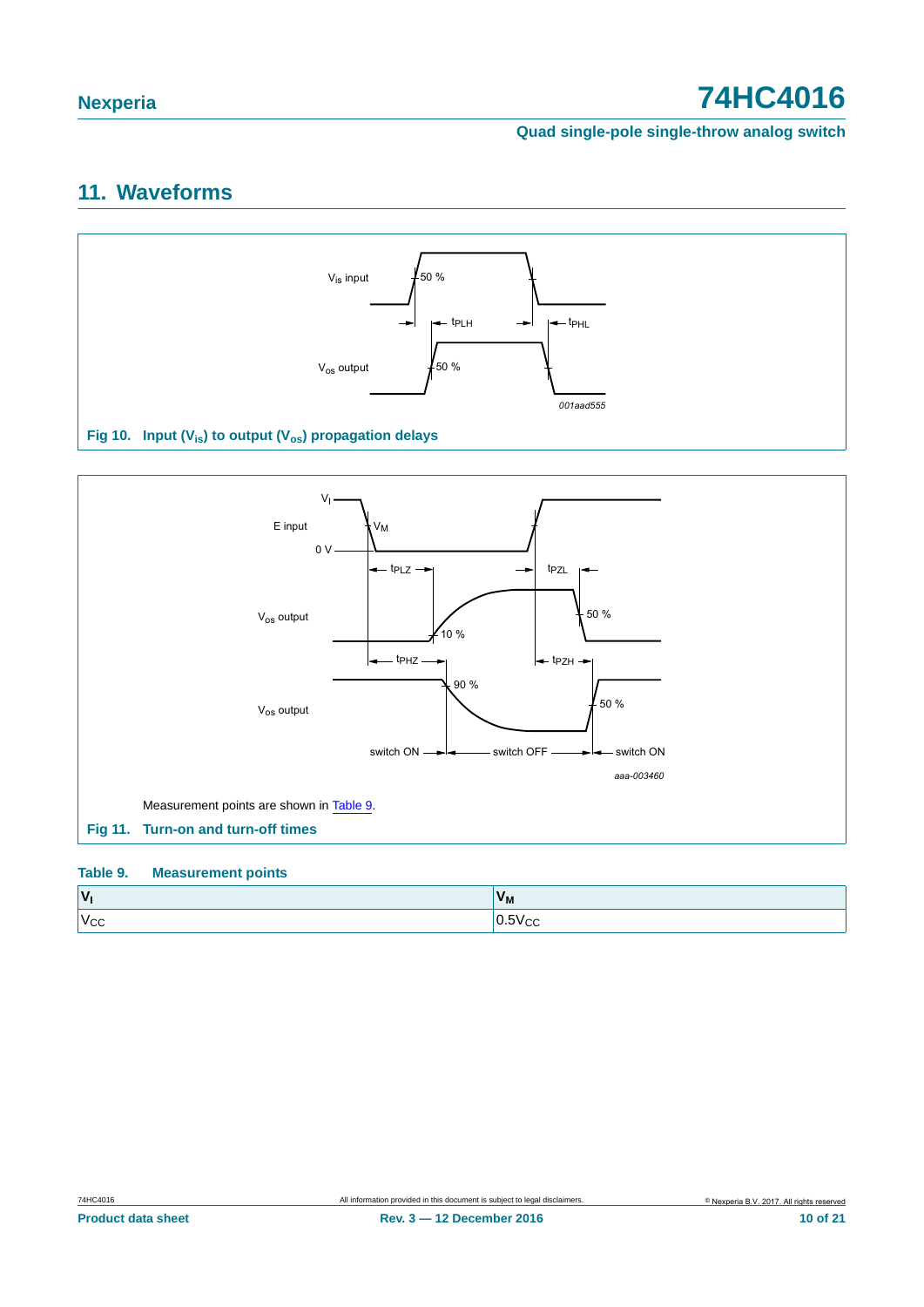#### **Quad single-pole single-throw analog switch**



#### <span id="page-10-0"></span>**Fig 12. Test circuit for measuring switching times**

#### <span id="page-10-1"></span>**Table 10. Test data**

| <b>Test</b>                         | Input                                            |                    |      | <b>Output</b>  | S1 position  |              |
|-------------------------------------|--------------------------------------------------|--------------------|------|----------------|--------------|--------------|
|                                     | Switch nY (nZ) $ t_r, t_f $<br><b>Control nE</b> |                    |      | Switch nZ (nY) |              |              |
|                                     | $V_{I}$                                          | $V_{\rm is}$       |      | $C_{\rm L}$    | $ R_L$       |              |
| t <sub>PHL,</sub> t <sub>PLH</sub>  | <b>GND</b>                                       | $ GND$ to $V_{CC}$ | 6 ns | 50pF           |              | open         |
| t <sub>PHZ</sub> , t <sub>PZH</sub> | $ GND$ to $V_{CC}$                               | $V_{\rm CC}$       | 6 ns | 50 pF, 15 pF   | 1 k $\Omega$ | <b>GND</b>   |
| t <sub>PLZ</sub> , t <sub>PZL</sub> | GND to $V_{CC}$                                  | <b>GND</b>         | 6 ns | 50 pF, 15 pF   | 1 k $\Omega$ | $V_{\rm CC}$ |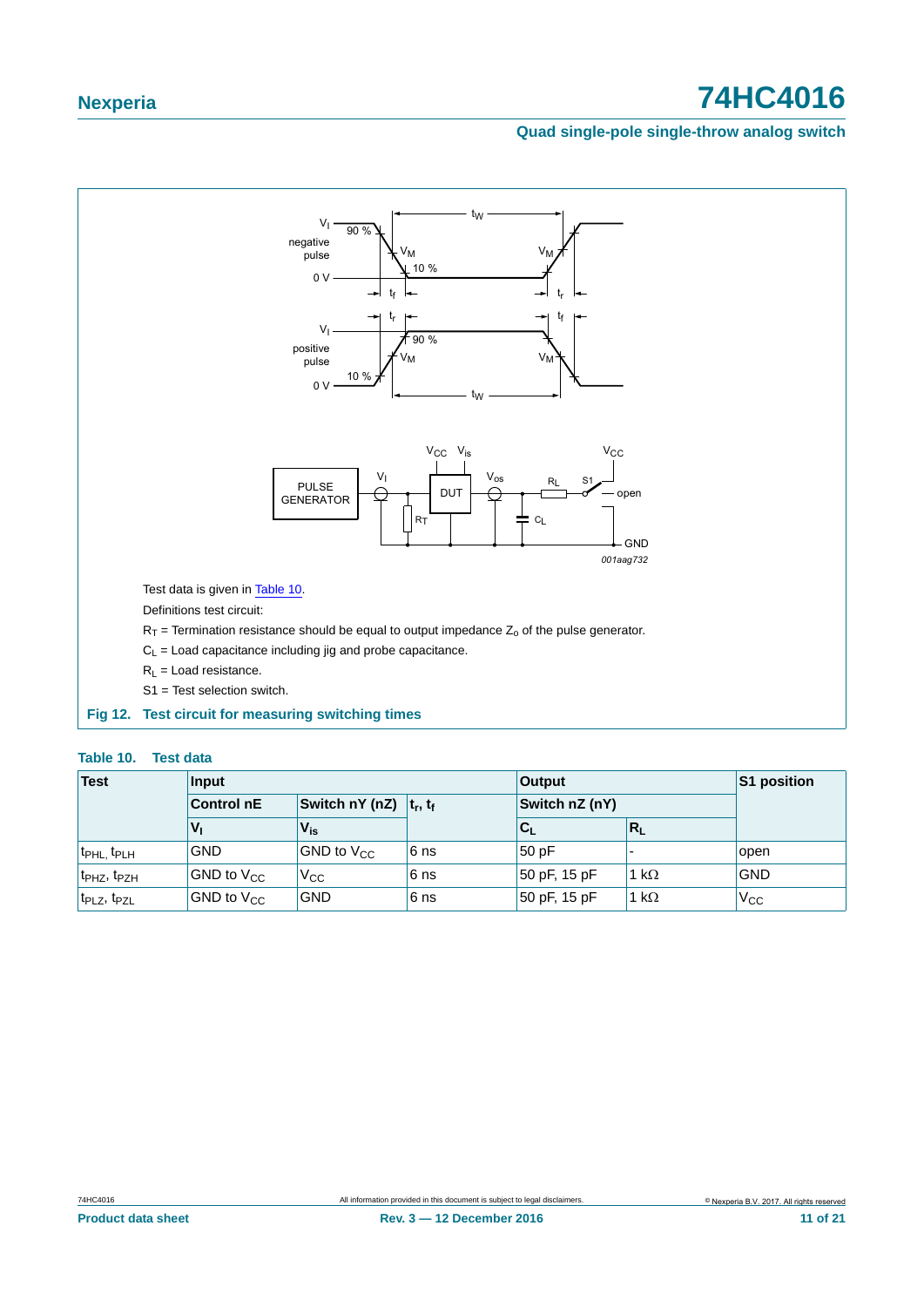# <span id="page-11-3"></span>**12. Additional dynamic characteristics**

#### **Table 11. Additional dynamic characteristics**

*Recommended conditions and typical values; GND = 0 V; Tamb = 25 C. Vis is the input voltage at a nY or nZ terminal, whichever is assigned as an input. Vos is the output voltage at a nY or nZ terminal, whichever is assigned as an output.*

| Symbol             | Parameter                 | <b>Conditions</b>                                                                                                              | Min                      | <b>Typ</b> | <b>Max</b>               | <b>Unit</b> |
|--------------------|---------------------------|--------------------------------------------------------------------------------------------------------------------------------|--------------------------|------------|--------------------------|-------------|
| <b>THD</b>         | total harmonic distortion | $f_i = 1$ kHz; R <sub>1</sub> = 10 k $\Omega$ ; C <sub>1</sub> = 50 pF;<br>see Figure 13                                       |                          |            |                          | %           |
|                    |                           | $V_{CC} = 4.5 V$ : $V_1 = 4.0 V (p-p)$                                                                                         | $\overline{\phantom{a}}$ | 0.80       | $\overline{a}$           | %           |
|                    |                           | $V_{CC}$ = 9.0 V; V <sub>1</sub> = 8.0 V (p-p)                                                                                 | ٠                        | 0.40       |                          | %           |
|                    |                           | $f_i = 10$ kHz; $R_L = 10$ k $\Omega$ ; $C_L = 50$ pF;<br>see Figure 13                                                        |                          |            |                          |             |
|                    |                           | $V_{CC}$ = 4.5 V; V <sub>1</sub> = 4.0 V (p-p)                                                                                 | $\overline{\phantom{a}}$ | 2.4        | $\overline{\phantom{a}}$ | %           |
|                    |                           | $V_{CC}$ = 9.0 V; V <sub>1</sub> = 8.0 V (p-p)                                                                                 | ٠                        | 1.2        |                          | %           |
| $f_{(-3dB)}$       | -3 dB frequency response  | $[2]$<br>$R_L$ = 50 $\Omega$ ; C <sub>L</sub> = 10 pF; see Figure 14                                                           |                          |            |                          |             |
|                    |                           | $V_{\rm CC} = 4.5 V$                                                                                                           | ÷,                       | 150        |                          | <b>MHz</b>  |
|                    |                           | $V_{\text{CC}} = 9.0 V$                                                                                                        |                          | 160        |                          | <b>MHz</b>  |
| $\alpha_{\rm iso}$ | isolation (OFF-state)     | $[1]$<br>$R_1 = 600 \Omega$ ; C <sub>1</sub> = 50 pF; f <sub>i</sub> = 1 MHz;<br>see Figure 15                                 |                          |            |                          |             |
|                    |                           | $V_{\rm CC}$ = 4.5 V                                                                                                           |                          | $-50$      |                          | dB          |
|                    |                           | $V_{\text{CC}} = 9.0 V$                                                                                                        |                          | $-50$      |                          | dB          |
| $V_{ct}$           | crosstalk voltage         | between digital input and switch (peak to<br>peak value); $R_L = 600 \Omega$ ; $C_L = 50 pF$ ;<br>$f_i = 1$ MHz; see Figure 16 |                          |            |                          |             |
|                    |                           | $V_{\rm CC} = 4.5 V$                                                                                                           | ٠                        | 110        | $\overline{\phantom{a}}$ | mV          |
|                    |                           | $V_{\text{CC}} = 9.0 V$                                                                                                        |                          | 220        |                          | mV          |
| Xtalk              | crosstalk                 | $[1]$<br>between switches; $R_L = 600 \Omega$ ; $C_L = 50 pF$ ;<br>$f_i = 1$ MHz; see Figure 17                                |                          |            |                          |             |
|                    |                           | $V_{\text{CC}} = 4.5 \text{ V}$                                                                                                | ٠                        | $-60$      | $\overline{a}$           | dB          |
|                    |                           | $V_{\rm CC} = 9.0 V$                                                                                                           |                          | $-60$      |                          | dB          |

<span id="page-11-2"></span>[1] Adjust input voltage V<sub>is</sub> to 0 dBm level (0 dBm = 1 mW into 600  $\Omega$ ).

<span id="page-11-1"></span>[2] Adjust input voltage V<sub>is</sub> to 0 dBm level at V<sub>os</sub> for f<sub>i</sub> = 1 MHz (0 dBm = 1 mW into 50  $\Omega$ ). After set-up, f<sub>i</sub> is increased to obtain a reading of  $-3$  dB at  $V_{\text{os}}$ .

<span id="page-11-0"></span>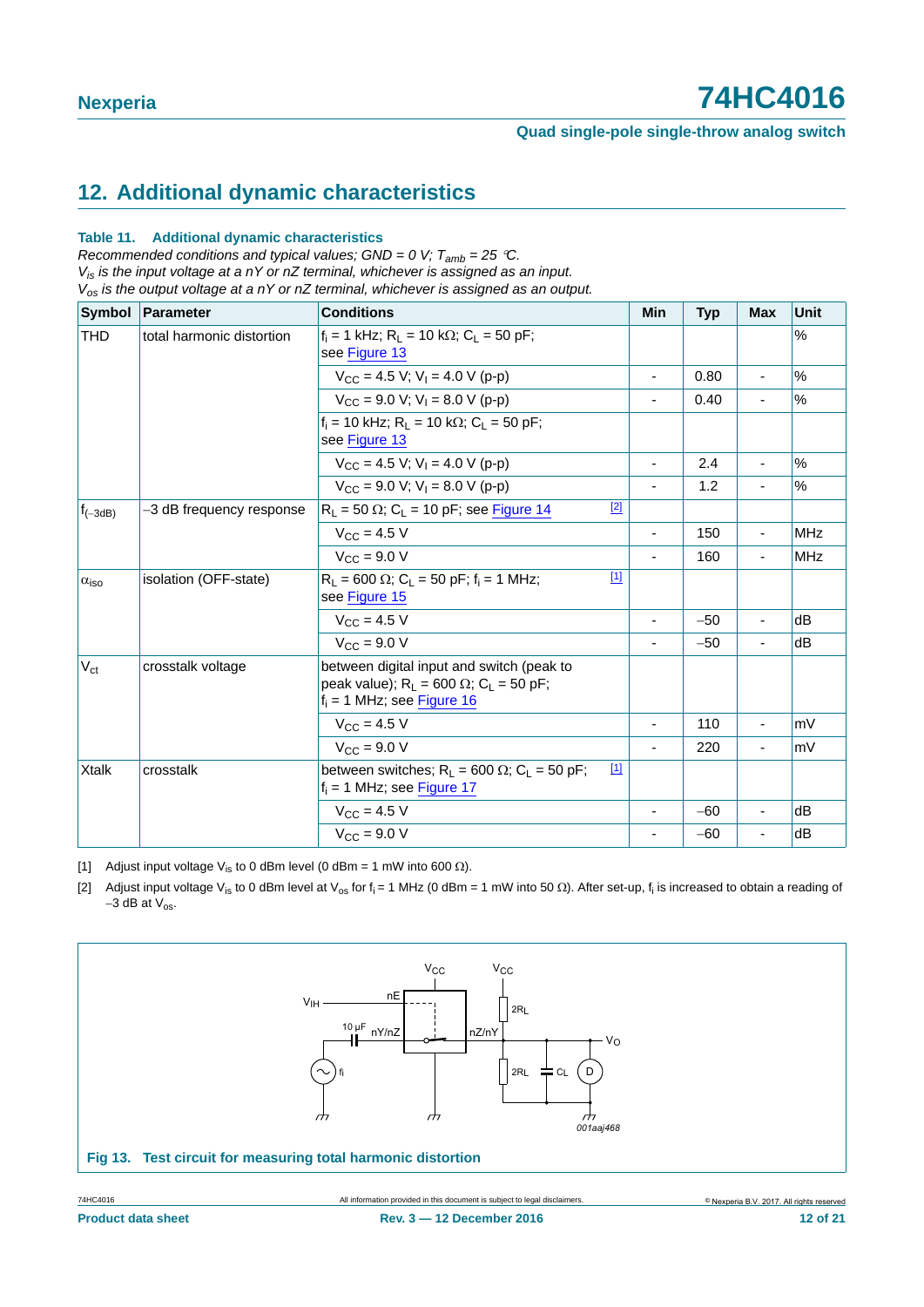### **Quad single-pole single-throw analog switch**

<span id="page-12-0"></span>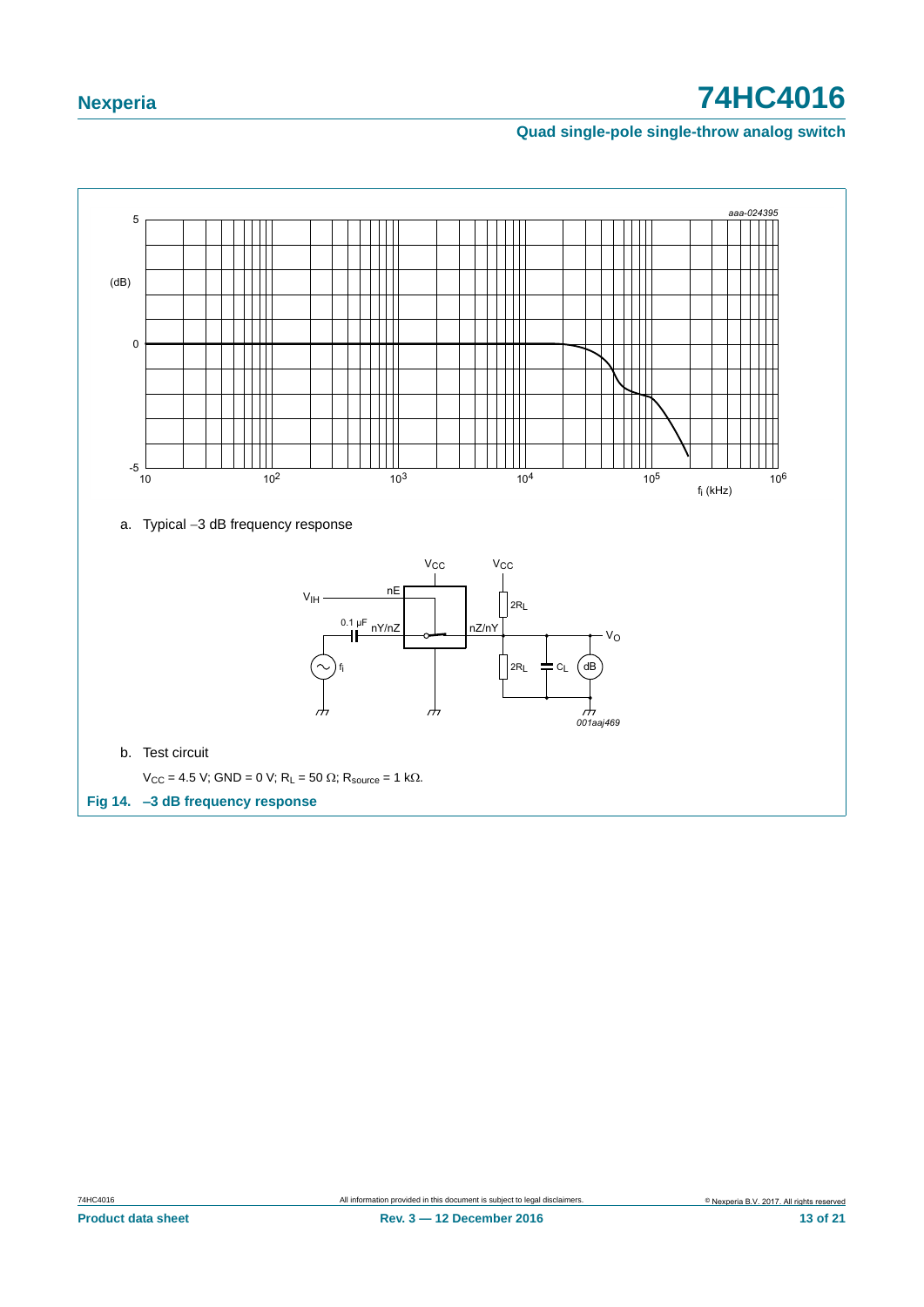### **Quad single-pole single-throw analog switch**



<span id="page-13-0"></span>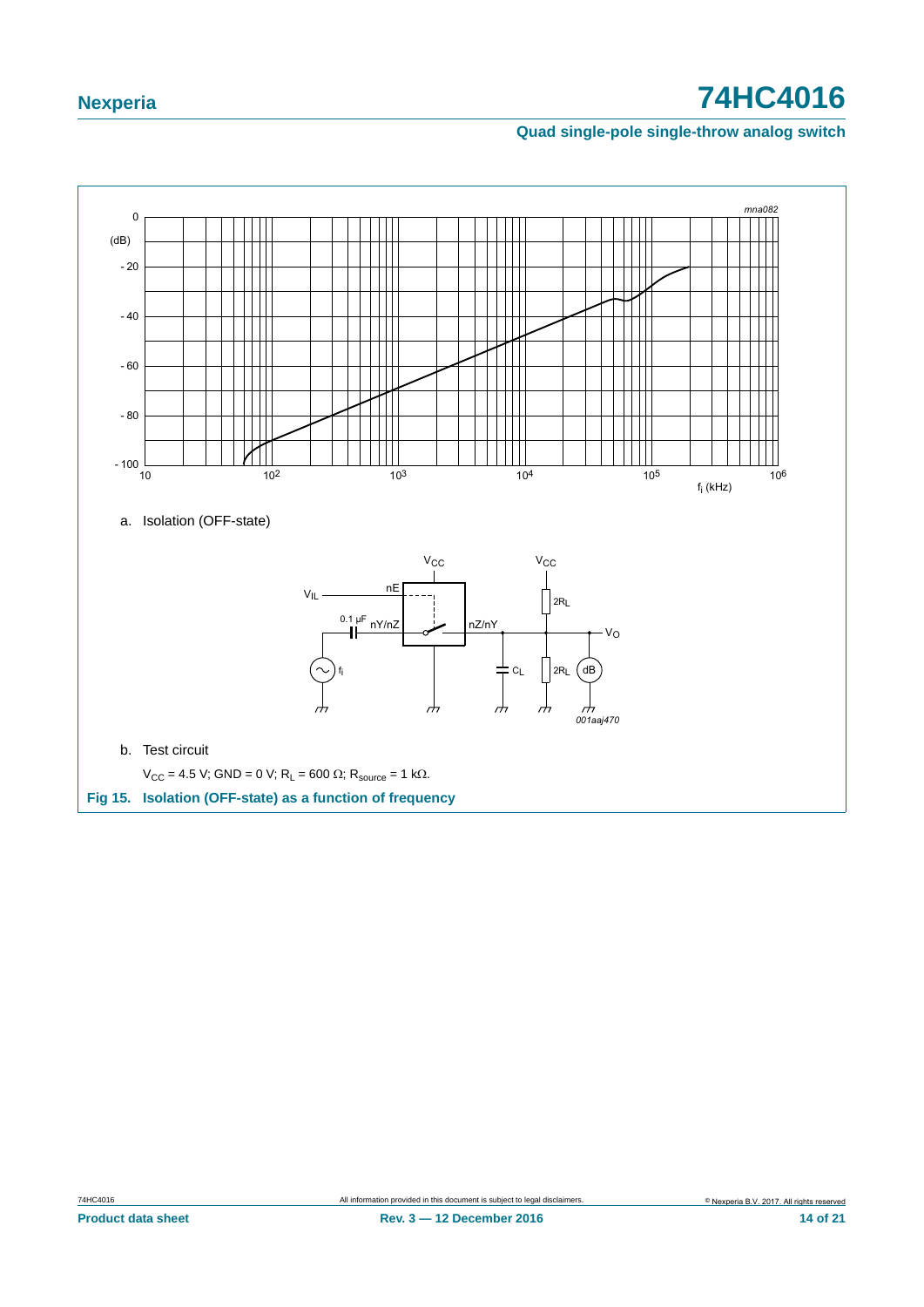#### **Quad single-pole single-throw analog switch**



<span id="page-14-1"></span><span id="page-14-0"></span>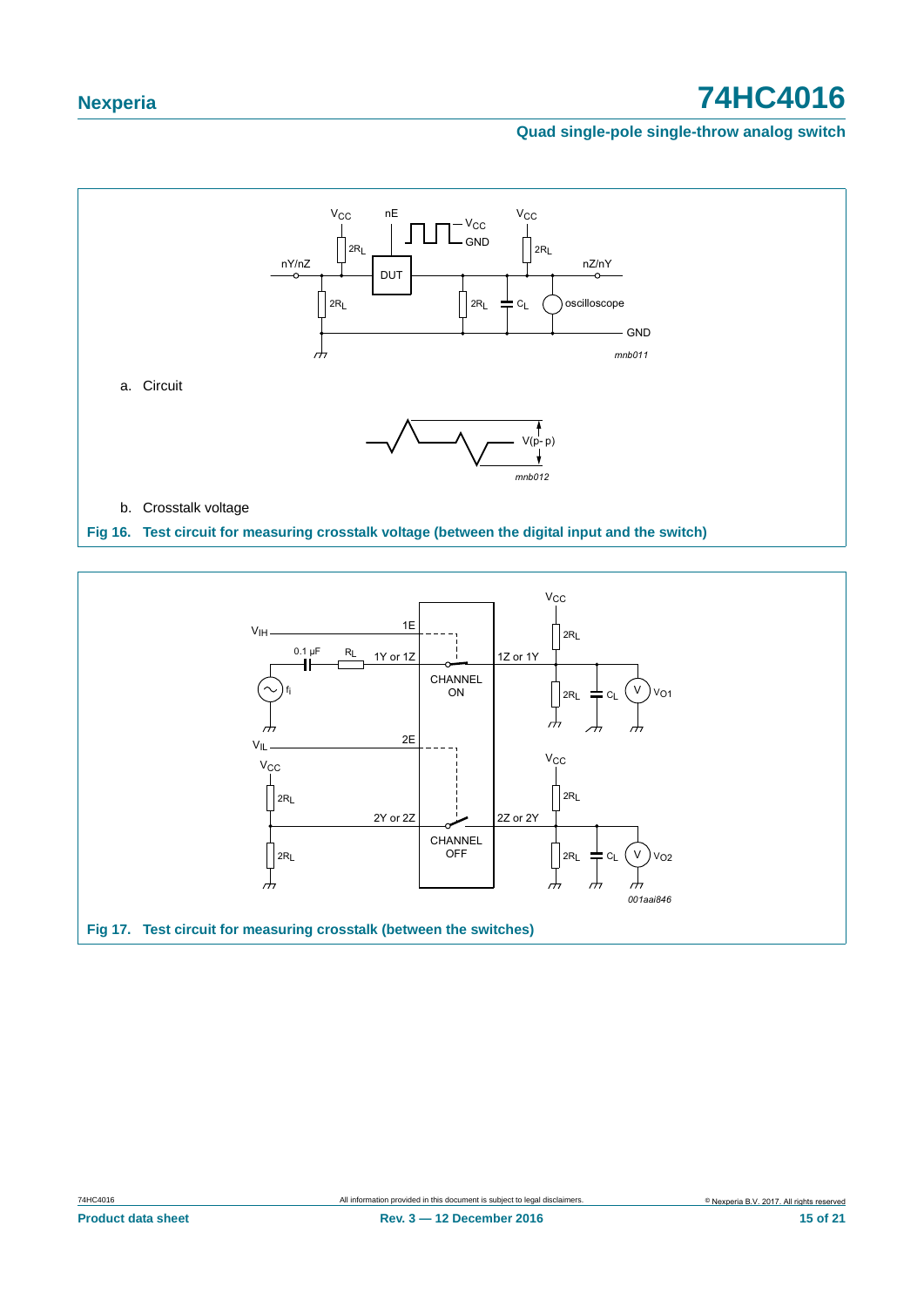**Quad single-pole single-throw analog switch**

## <span id="page-15-0"></span>**13. Package outline**



#### **Fig 18. Package outline SOT108-1 (SO14)**

74HC4016 All information provided in this document is subject to legal disclaimers.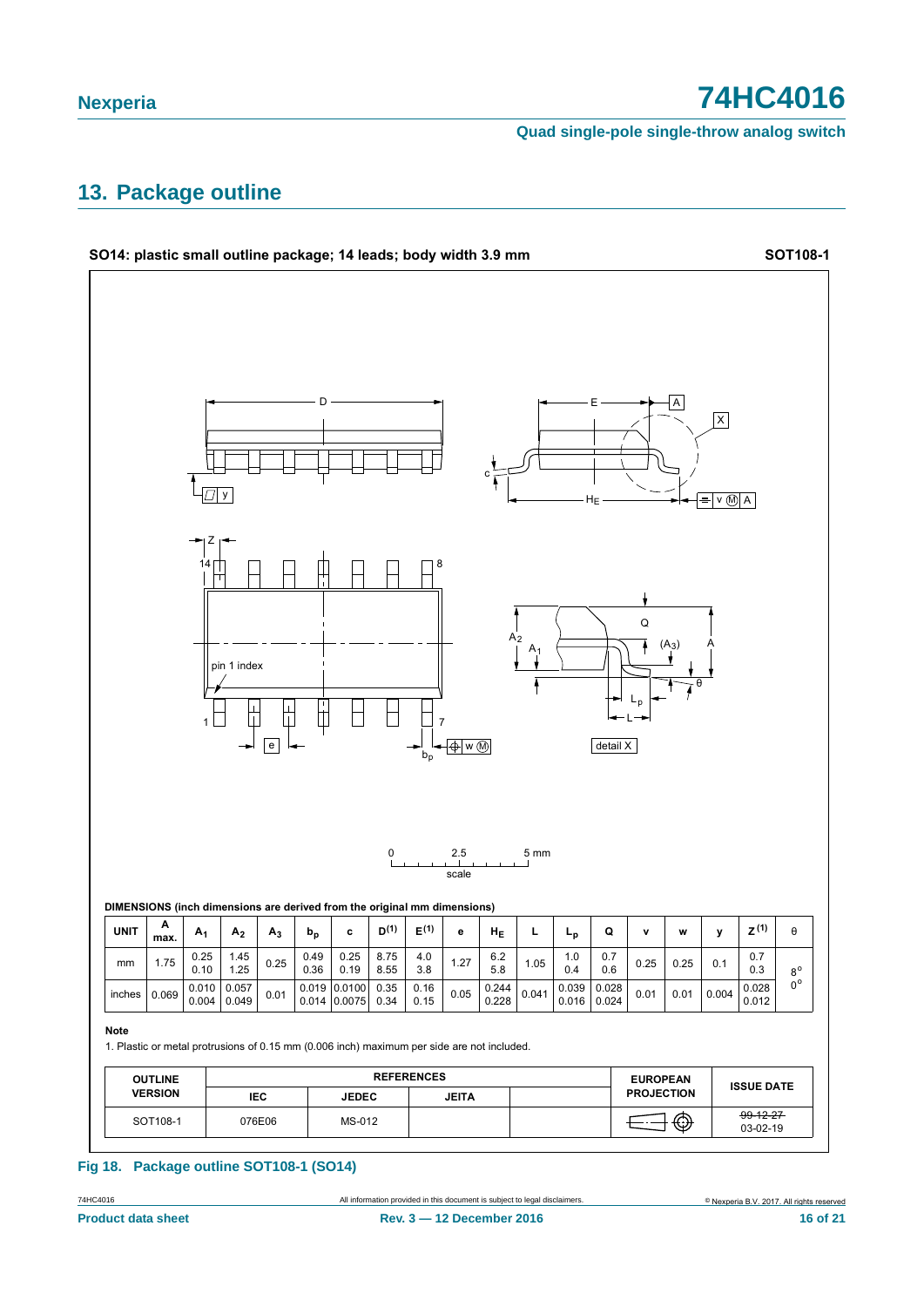**Quad single-pole single-throw analog switch**



#### **Fig 19. Package outline SOT402-1 (TSSOP14)**

74HC4016 All information provided in this document is subject to legal disclaimers.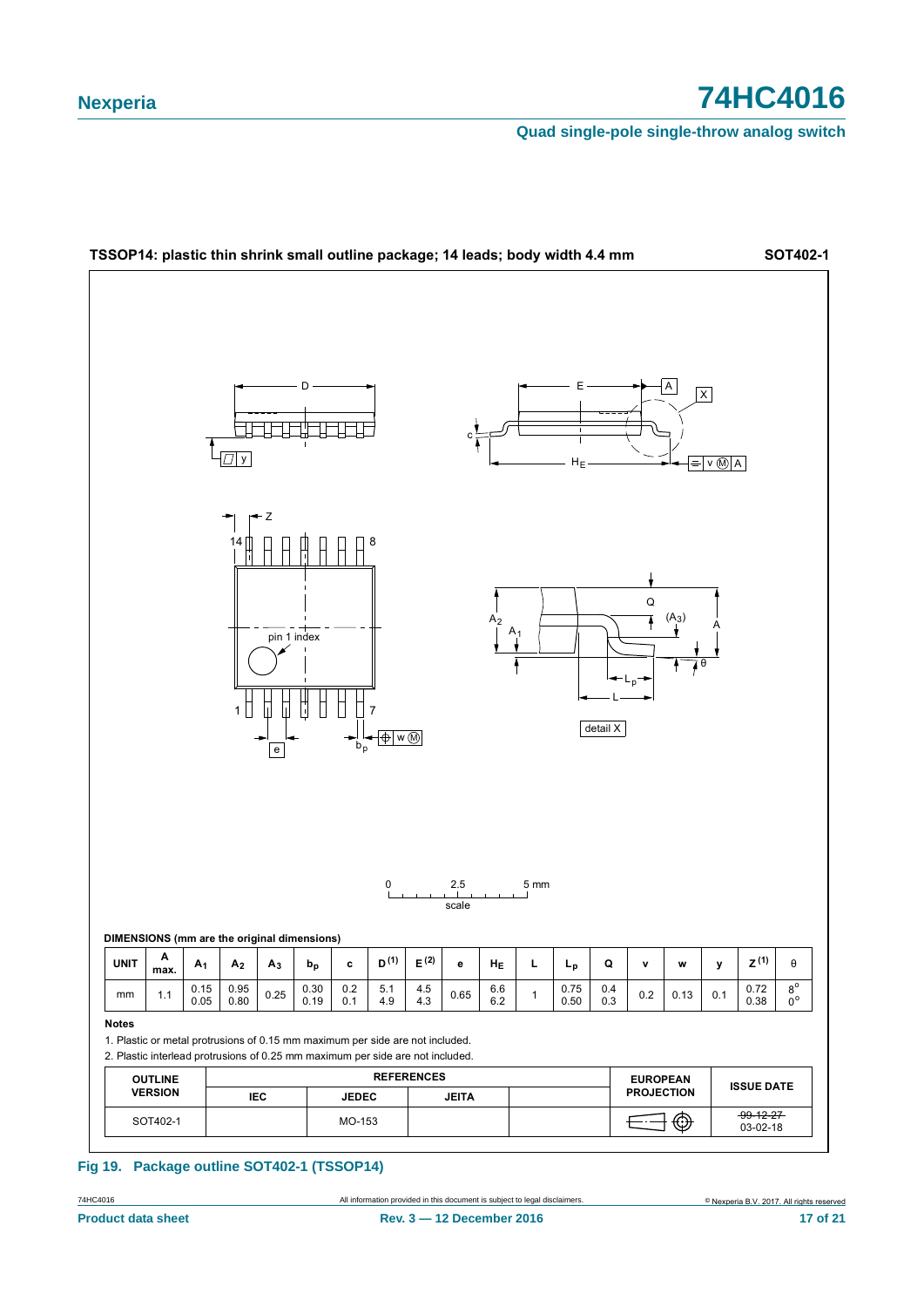# <span id="page-17-0"></span>**14. Abbreviations**

| <b>Table 12. Abbreviations</b> |                                         |  |  |
|--------------------------------|-----------------------------------------|--|--|
| Acronym                        | <b>Description</b>                      |  |  |
| <b>CMOS</b>                    | Complementary Metal-Oxide Semiconductor |  |  |
| <b>DUT</b>                     | Device Under Test                       |  |  |
| <b>ESD</b>                     | ElectroStatic Discharge                 |  |  |
| <b>HBM</b>                     | Human Body Model                        |  |  |
| <b>MM</b>                      | Machine Model                           |  |  |

# <span id="page-17-1"></span>**15. Revision history**

#### **Table 13. Revision history**

| Document ID                   | Release date | Data sheet status                                            | <b>Change notice</b> | <b>Supersedes</b>    |
|-------------------------------|--------------|--------------------------------------------------------------|----------------------|----------------------|
| 74HC4016 v.3                  | 20161212     | Product data sheet                                           |                      | 74HC HCT4016 CNV v.2 |
| Modifications:                |              | • Type numbers 74HC4016N, 74HCT4016N and 74HCT4016D removed. |                      |                      |
| 74HC HCT4016 CNV v.2 19901201 |              | Product specification                                        |                      |                      |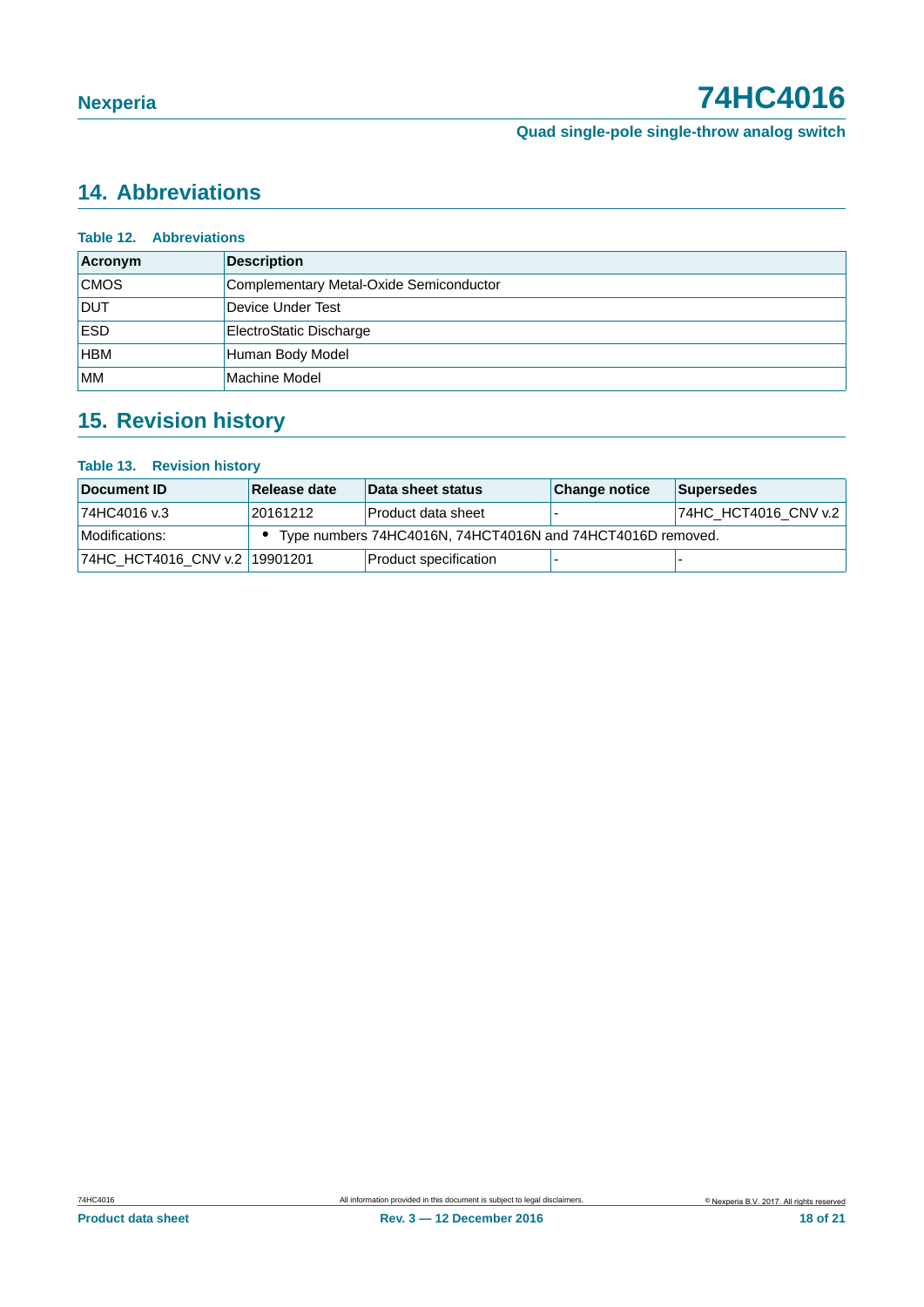## <span id="page-18-3"></span>**16. Legal information**

### <span id="page-18-4"></span>**16.1 Data sheet status**

| Document status[1][2]          | <b>Product status</b> <sup>[3]</sup> | <b>Definition</b>                                                                     |
|--------------------------------|--------------------------------------|---------------------------------------------------------------------------------------|
| Objective [short] data sheet   | Development                          | This document contains data from the objective specification for product development. |
| Preliminary [short] data sheet | Qualification                        | This document contains data from the preliminary specification.                       |
| Product [short] data sheet     | Production                           | This document contains the product specification.                                     |

<span id="page-18-0"></span>[1] Please consult the most recently issued document before initiating or completing a design.

<span id="page-18-1"></span>[2] The term 'short data sheet' is explained in section "Definitions".

<span id="page-18-2"></span>[3] The product status of device(s) described in this document may have changed since this document was published and may differ in case of multiple devices. The latest product status<br>information is available on the Intern

### <span id="page-18-5"></span>**16.2 Definitions**

**Draft —** The document is a draft version only. The content is still under internal review and subject to formal approval, which may result in modifications or additions. Nexperia does not give any

representations or warranties as to the accuracy or completeness of information included herein and shall have no liability for the consequences of use of such information.

**Short data sheet —** A short data sheet is an extract from a full data sheet with the same product type number(s) and title. A short data sheet is intended for quick reference only and should not be relied upon to contain detailed and full information. For detailed and full information see the relevant full data sheet, which is available on request via the local Nexperia sales office. In case of any inconsistency or conflict with the short data sheet, the full data sheet shall prevail.

**Product specification —** The information and data provided in a Product data sheet shall define the specification of the product as agreed between Nexperia and its customer, unless Nexperia and

customer have explicitly agreed otherwise in writing. In no event however, shall an agreement be valid in which the Nexperia product is deemed to offer functions and qualities beyond those described in the Product data sheet.

### <span id="page-18-6"></span>**16.3 Disclaimers**

**Limited warranty and liability —** Information in this document is believed to be accurate and reliable. However, Nexperia does not give any representations or warranties, expressed or implied, as to the accuracy or completeness of such information and shall have no liability for the consequences of use of such information. Nexperia takes no responsibility for the content in this document if provided by an information source outside of Nexperia.

In no event shall Nexperia be liable for any indirect, incidental, punitive, special or consequential damages (including - without limitation - lost profits, lost savings, business interruption, costs related to the removal or replacement of any products or rework charges) whether or not such damages are based on tort (including negligence), warranty, breach of contract or any other legal theory.

Notwithstanding any damages that customer might incur for any reason whatsoever, Nexperia's aggregate and cumulative liability towards customer for the products described herein shall be limited in accordance with the *Terms and conditions of commercial sale* of Nexperia.

**Right to make changes —** Nexperia reserves the right to make changes to information published in this document, including without limitation specifications and product descriptions, at any time and without notice. This document supersedes and replaces all information supplied prior to the publication hereof.

**Suitability for use - Nexperia products are not designed** authorized or warranted to be suitable for use in life support, life-critical or safety-critical systems or equipment, nor in applications where failure or malfunction of a Nexperia product can reasonably be expected to result in personal injury, death or severe property or environmental damage. Nexperia and its suppliers accept no liability for inclusion and/or use of Nexperia products in such equipment or applications and therefore such inclusion and/or use is at the customer's own risk.

**Applications —** Applications that are described herein for any of these products are for illustrative purposes only. Nexperia makes no representation or warranty that such applications will be suitable for the specified use without further testing or modification.

Customers are responsible for the design and operation of their applications and products using Nexperia products, and Nexperia accepts no liability for any assistance with applications or customer product design. It is customer's sole responsibility to determine whether the Nexperia product is suitable and fit for the customer's applications and products planned, as well as for the planned application and use of customer's third party customer(s). Customers should provide appropriate design and operating safeguards to minimize the risks associated with their applications and products.

Nexperia does not accept any liability related to any default, damage, costs or problem which is based on any weakness or default in the customer's applications or products, or the application or use by customer's third party customer(s). Customer is responsible for doing all necessary testing for the customer's applications and products using Nexperia products in order to avoid a default of the applications and the products or of the application or use by customer's third party customer(s). Nexperia does not accept any liability in this respect.

**Limiting values —** Stress above one or more limiting values (as defined in the Absolute Maximum Ratings System of IEC 60134) will cause permanent damage to the device. Limiting values are stress ratings only and (proper) operation of the device at these or any other conditions above those given in the Recommended operating conditions section (if present) or the Characteristics sections of this document is not warranted. Constant or repeated exposure to limiting values will permanently and irreversibly affect the quality and reliability of the device.

**Terms and conditions of commercial sale —** Nexperia

products are sold subject to the general terms and conditions of commercial sale, as published at [http://www.nexperia.com/profile/te](http://www.nexperia.com/profile/terms)rms, unless otherwise agreed in a valid written individual agreement. In case an individual agreement is concluded only the terms and conditions of the respective agreement shall apply. Nexperia hereby expressly objects to applying the customer's general terms and conditions with regard to the purchase of Nexperia products by customer.

**No offer to sell or license —** Nothing in this document may be interpreted or construed as an offer to sell products that is open for acceptance or the grant, conveyance or implication of any license under any copyrights, patents or other industrial or intellectual property rights.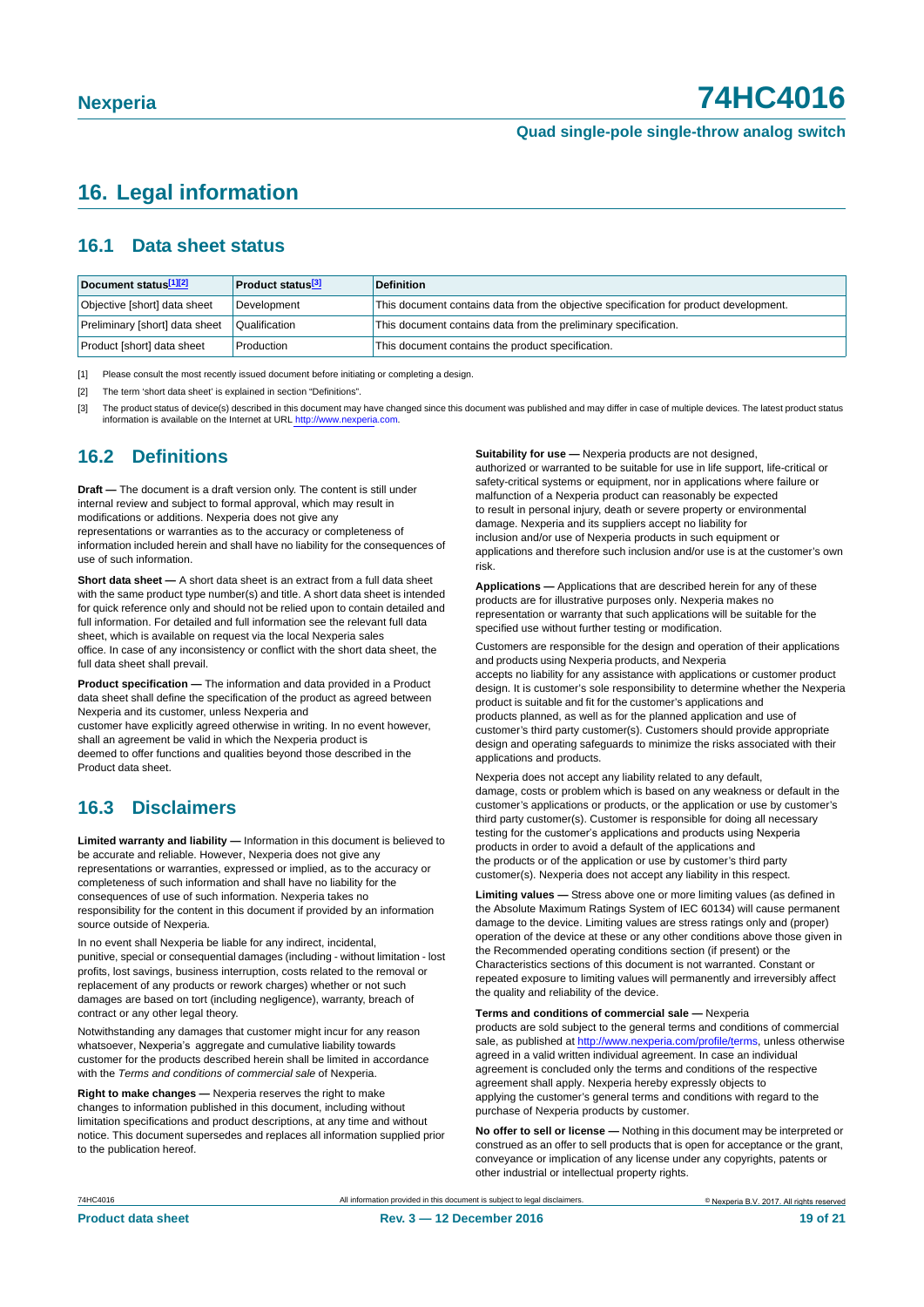#### **Quad single-pole single-throw analog switch**

**Export control —** This document as well as the item(s) described herein may be subject to export control regulations. Export might require a prior authorization from competent authorities.

**Non-automotive qualified products —** Unless this data sheet expressly states that this specific Nexperia product is automotive qualified, the product is not suitable for automotive use. It is neither qualified nor tested in accordance with automotive testing or application requirements. Nexperia accepts no liability for inclusion and/or use of

non-automotive qualified products in automotive equipment or applications.

In the event that customer uses the product for design-in and use in automotive applications to automotive specifications and standards, customer (a) shall use the product without Nexperia's warranty of the

product for such automotive applications, use and specifications, and (b) whenever customer uses the product for automotive applications beyond Nexperia's specifications such use shall be solely at customer's own risk, and (c) customer fully indemnifies Nexperia for any liability, damages or failed product claims resulting from customer design and use of the product for automotive applications beyond Nexperia's standard warranty and Nexperia's product specifications.

**Translations —** A non-English (translated) version of a document is for reference only. The English version shall prevail in case of any discrepancy between the translated and English versions.

### <span id="page-19-0"></span>**16.4 Trademarks**

Notice: All referenced brands, product names, service names and trademarks are the property of their respective owners.

## <span id="page-19-1"></span>**17. Contact information**

For more information, please visit: **http://www.nexperia.com**

For sales office addresses, please send an email to: **salesaddresses@nexperia.com**